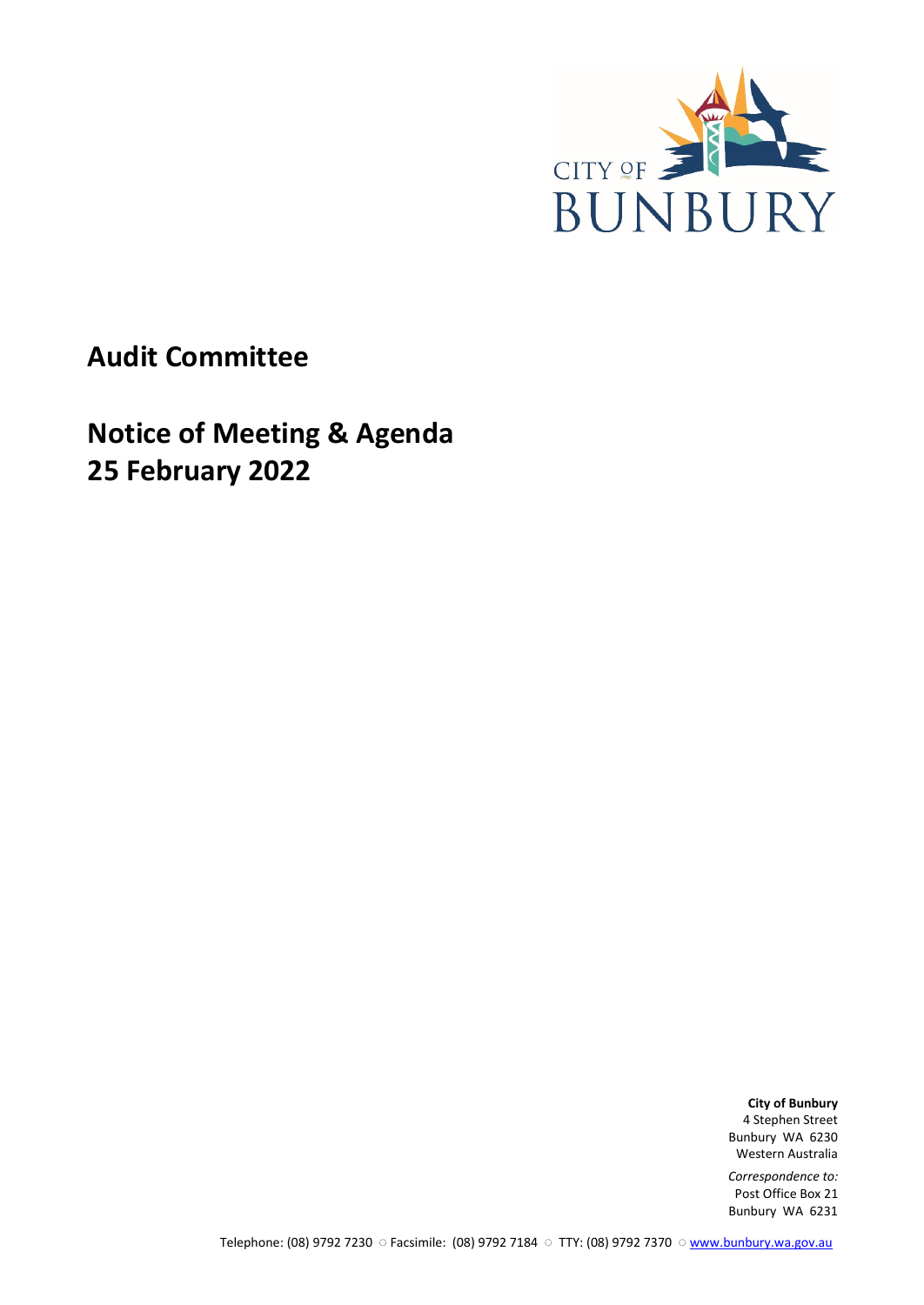

## **Audit Committee Terms of Reference**

*The duties and responsibilities of the committee will be:*

- *a) Provide guidance and assistance to Council as to the carrying out the functions of the local government in relation to audits and matters related to financial management;*
- *b) Meet with the auditor once in each year and provide a report to Council on the matters discussed and outcome of those discussions;*
- *c) Liaise with the CEO to ensure that the local government does everything in its power to:* 
	- *- assist the auditor to conduct the audit and carry out his or her other duties under the Local Government Act 1995; and* 
		- *- ensure that audits are conducted successfully and expeditiously;*
- *d) Examine the reports of the auditor after receiving a report from the CEO on the matters to:* 
	- *- determine if any matters raised require action to be taken by the local government; and*
	- *- oversee the implementation of any action so determined in respect of those matters;*
- *e) Review the report prepared by the CEO on any actions taken in respect of any matters raised in the report of the auditor and presenting the report to Council for adoption prior to the end of the next financial year or 6 months after the last report prepared by the auditor is received, whichever is the latest in time;*
- *f) Review the scope of the internal audit plan and program and its effectiveness;*
- *g) Review the appropriateness of special internal audit assignments undertaken by internal audit at the request of Council or the CEO;*
- *h) Review the level of resources allocated to internal audit and the scope of its authority;*
- *i) Review reports of internal audits, monitor the implementation of recommendations made by the audit and review the extent to which Council and management reacts to matters raised;*
- *j) Facilitate liaison between the internal and external auditor to promote compatibility, to the extent appropriate, between their audit programs;*
- *k) Review the local government's draft annual financial report, focusing on:* 
	- *- accounting policies and practices;*
	- *- changes to accounting policies and practices;*
	- *- the process used in making significant accounting estimates;*
	- *- significant adjustments to the financial report (if any) arising from the audit process;*
	- *- compliance with accounting standards and other reporting requirements; and* 
		- *- significant variances from prior years;*
- *l) Consider and recommend adoption of the annual financial report to Council. Review any significant changes that may arise subsequent to any such recommendation but before the annual financial report is signed;*
- *m) Address issues brought to the attention of the committee, including responding to requests from Council for advice that are within the parameters of the committee's terms of reference;*
- *n) Seek information or obtain expert advice through the CEO on matters of concern within the scope of the committee's terms of reference following authorisation from the Council;*
- *o) Review the annual Compliance Audit Return and report to the council the results of that review,*
- *p) Having regard to the culture and capability of the organisation, consider the CEO's reviews of the appropriateness and effectiveness of the local government's systems and procedures in regard to risk management, internal control and legislative compliance, required to be provided to the committee, and report to the council the results of those reviews;*
- *q) Monitor and advise the CEO when the CEO is carrying out functions in relation to a review of the appropriateness and effectiveness of the local government's systems and procedures in regard to risk management, internal control and legislative compliance;*
- *r) Oversee the implementation of any action required following receipt of the review of the appropriateness and effectiveness of the local government's systems and procedures in regard to risk management, internal control and legislative compliance;*
- *s) Monitor and advise the CEO when the CEO is carrying out functions in relation to a review of the appropriateness and effectiveness of the financial management systems and procedures;*
- *t) Oversee the implementation of any action required following receipt of a review of the appropriateness and effectiveness of the financial management systems and procedures.*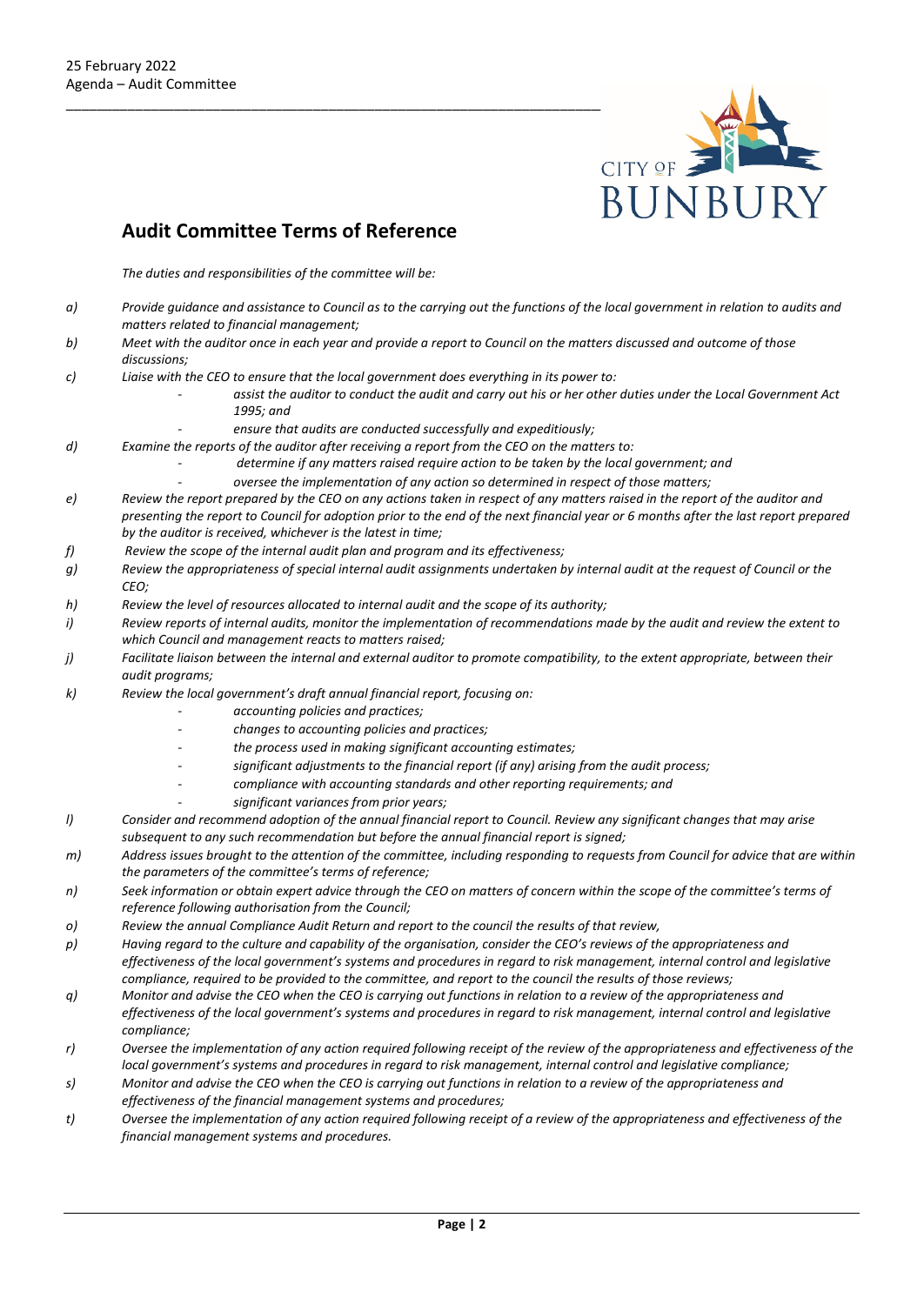# **Table of Contents**

| 1.  |                   |  |  |  |  |
|-----|-------------------|--|--|--|--|
| 2.  |                   |  |  |  |  |
| 3.  |                   |  |  |  |  |
| 4.  |                   |  |  |  |  |
|     | 4.1               |  |  |  |  |
|     | 4.2               |  |  |  |  |
| 5.  |                   |  |  |  |  |
| 6.  |                   |  |  |  |  |
| 7.  |                   |  |  |  |  |
| 8.  |                   |  |  |  |  |
| 9.  |                   |  |  |  |  |
| 10. |                   |  |  |  |  |
|     |                   |  |  |  |  |
|     | 10.2 <sub>1</sub> |  |  |  |  |
|     |                   |  |  |  |  |
| 11. |                   |  |  |  |  |
|     | 11.1              |  |  |  |  |
|     | 11.2              |  |  |  |  |
| 12. |                   |  |  |  |  |
| 13. |                   |  |  |  |  |
| 14. |                   |  |  |  |  |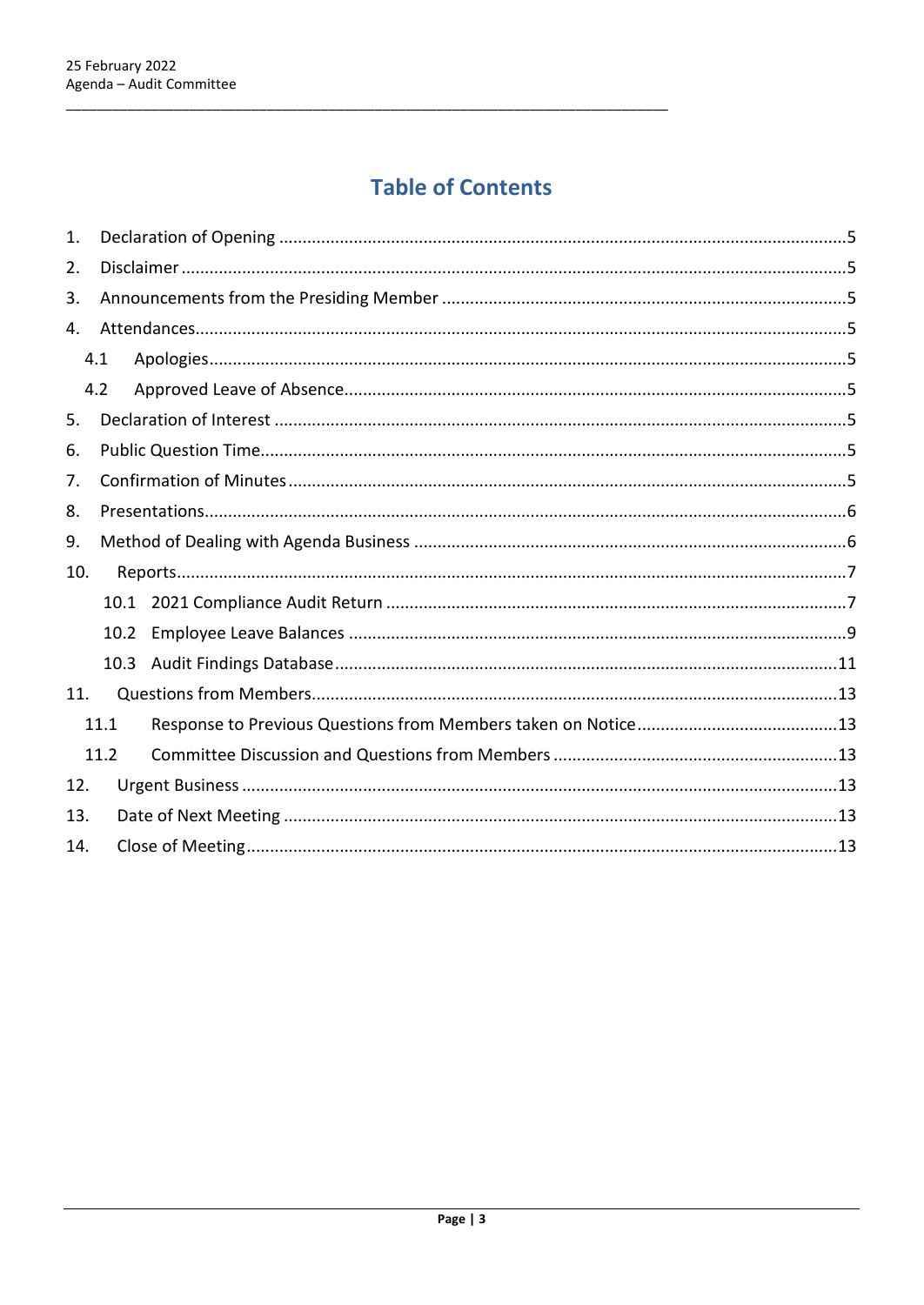# **Acknowledgement of Country**

\_\_\_\_\_\_\_\_\_\_\_\_\_\_\_\_\_\_\_\_\_\_\_\_\_\_\_\_\_\_\_\_\_\_\_\_\_\_\_\_\_\_\_\_\_\_\_\_\_\_\_\_\_\_\_\_\_\_\_\_\_\_\_\_\_\_\_\_\_\_\_\_\_\_\_\_\_\_

We acknowledge the Traditional Custodians of this land, the Wardandi Noongar people, and pay our respects to Elders past, present and future.

## **Audit Committee - Notice of Meeting**

Dear Committee Members

The next meeting of the Audit Committee will be held in the Ocean Room, City of Bunbury Administration Building, 2-4 Stephen Street, Bunbury on **Friday, 25 February 2022** at 10.00am.

Signed: **Greg Golinski Manager Governance**

## **Agenda 25 February 2022**

Members of the public to note that recommendations made by this committee are not final and will be subject to adoption (or otherwise) at a future meeting of the Bunbury City Council.

#### *Committee Members:*

| <b>Member Name</b>               | <b>Representing</b> |  |
|----------------------------------|---------------------|--|
| Mayor Jaysen Miguel              | City of Bunbury     |  |
| Cr Ben Andrew (Presiding Member) | City of Bunbury     |  |
| Cr Kris Plumb                    | City of Bunbury     |  |
| Cr Cheryl Kozisek                | City of Bunbury     |  |
| Mr John Barratt                  | Independent Member  |  |

#### *Support Staff/Visitors:*

| <b>Name</b>        | Title                                            |  |  |
|--------------------|--------------------------------------------------|--|--|
| Mr Greg Golinski   | <b>Manager Governance</b>                        |  |  |
| Mr Mal Osborne     | <b>Chief Executive Officer</b>                   |  |  |
| Mr David Ransom    | <b>Manager Finance</b>                           |  |  |
| Mrs Karin Strachan | Director Strategy and Organisational Performance |  |  |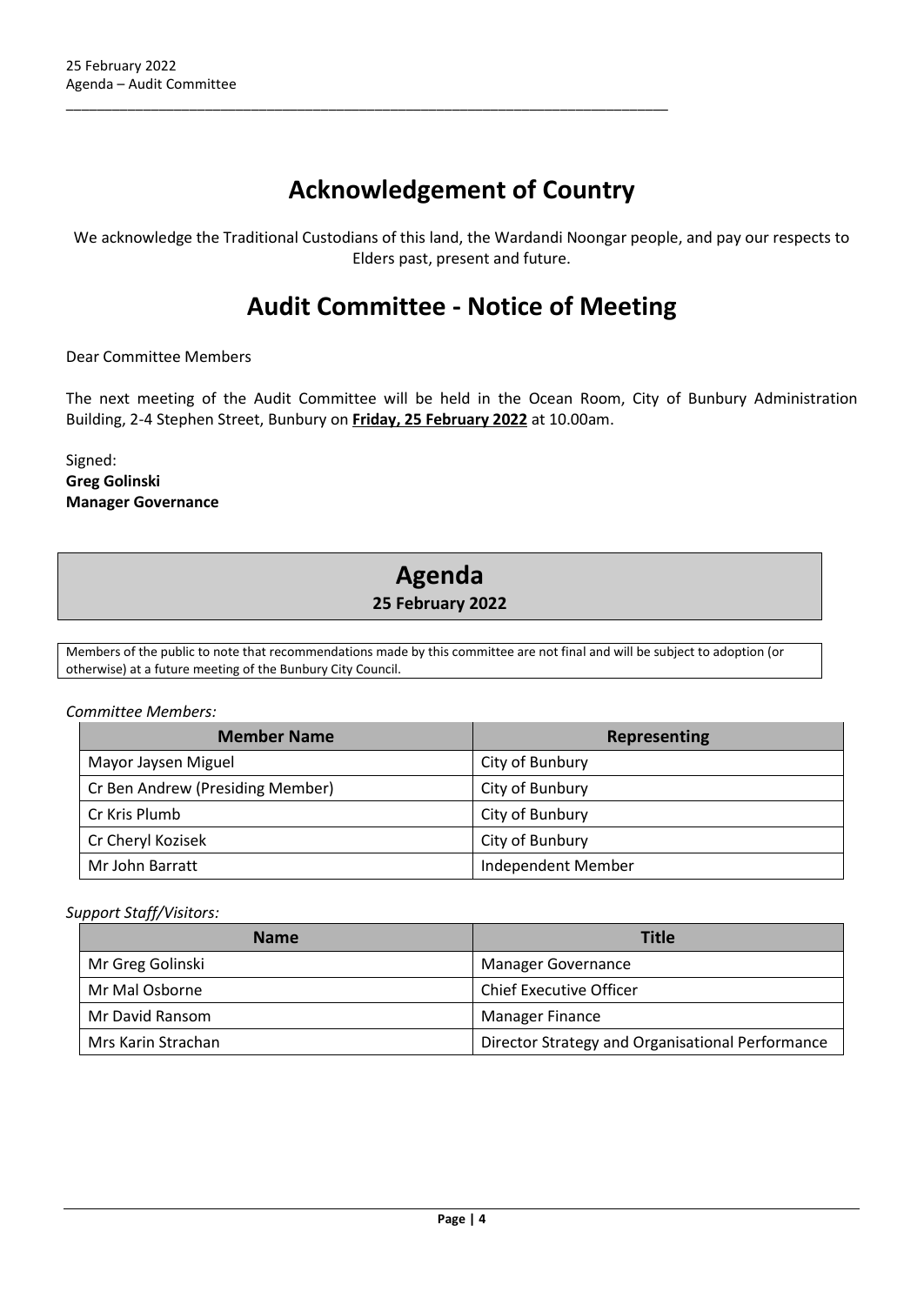#### <span id="page-4-0"></span>**1. Declaration of Opening**

The Presiding Member to declare the meeting open.

\_\_\_\_\_\_\_\_\_\_\_\_\_\_\_\_\_\_\_\_\_\_\_\_\_\_\_\_\_\_\_\_\_\_\_\_\_\_\_\_\_\_\_\_\_\_\_\_\_\_\_\_\_\_\_\_\_\_\_\_\_\_\_\_\_\_\_\_\_\_\_\_\_\_\_\_\_\_

#### <span id="page-4-1"></span>**2. Disclaimer**

Not applicable to this committee.

#### <span id="page-4-2"></span>**3. Announcements from the Presiding Member**

#### <span id="page-4-4"></span><span id="page-4-3"></span>**4. Attendances**

*4.1 Apologies*

#### <span id="page-4-5"></span>*4.2 Approved Leave of Absence*

#### <span id="page-4-6"></span>**5. Declaration of Interest**

IMPORTANT: Committee members to complete a "Disclosure of Interest" form for each item on the agenda in which they wish to disclose a financial/proximity/impartiality interest. They should give the form to the Presiding Member before the meeting commences. After the meeting, the form is to be forwarded to the Administration Services Section for inclusion in the Corporate Financial Disclosures Register.

#### <span id="page-4-7"></span>**6. Public Question Time**

Not applicable to this committee.

#### <span id="page-4-8"></span>**7. Confirmation of Minutes**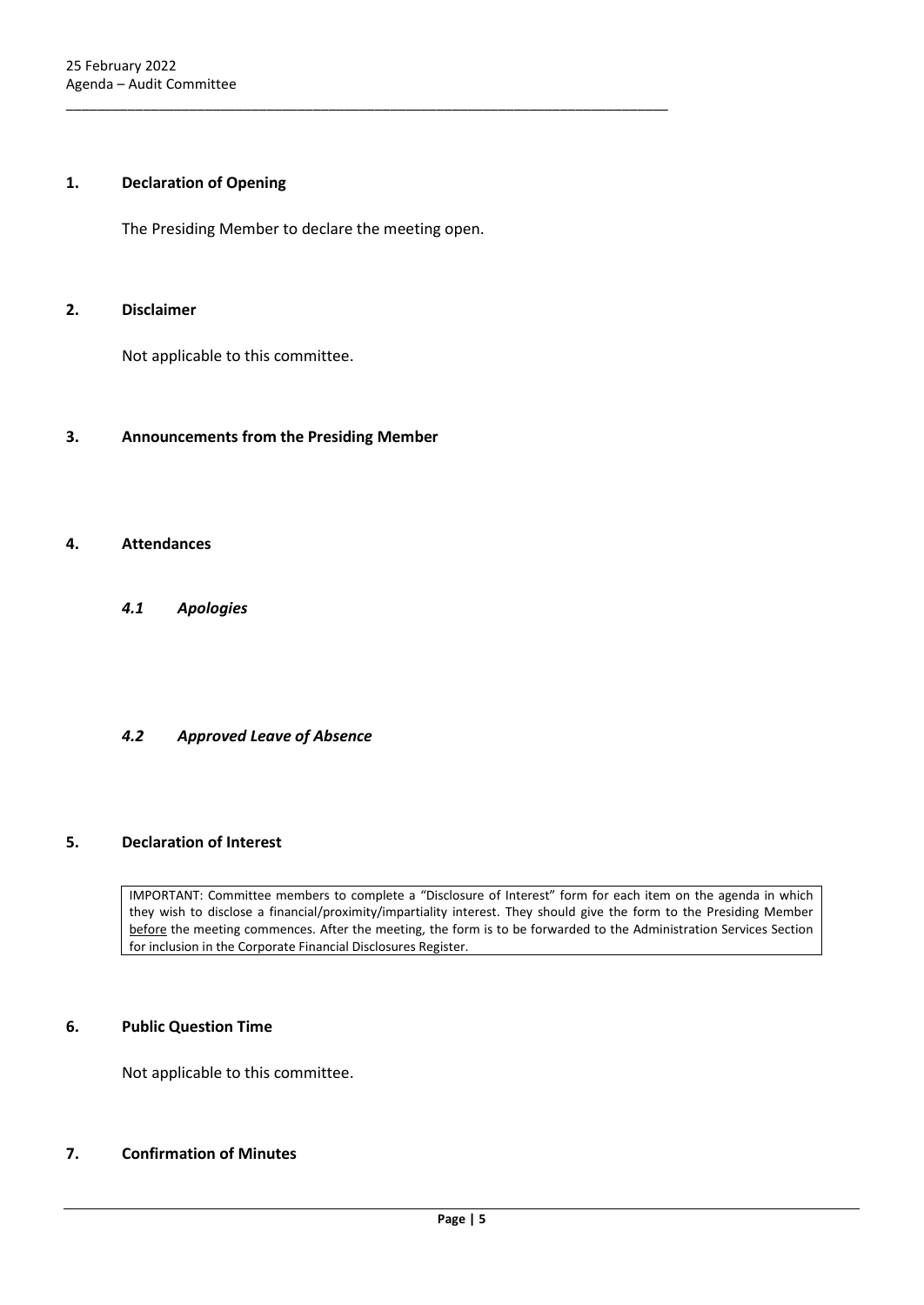Committee Decision: Moved \_\_\_\_\_\_\_\_\_\_\_\_ Seconded \_\_\_\_\_\_\_\_\_\_\_

\_\_\_\_\_\_\_\_\_\_\_\_\_\_\_\_\_\_\_\_\_\_\_\_\_\_\_\_\_\_\_\_\_\_\_\_\_\_\_\_\_\_\_\_\_\_\_\_\_\_\_\_\_\_\_\_\_\_\_\_\_\_\_\_\_\_\_\_\_\_\_\_\_\_\_\_\_\_

The minutes of the Audit Committee Meeting held on 6 December 2021 are confirmed as a true and accurate record.

CARRIED/LOST

#### <span id="page-5-0"></span>**8. Presentations**

Nil

### <span id="page-5-1"></span>**9. Method of Dealing with Agenda Business**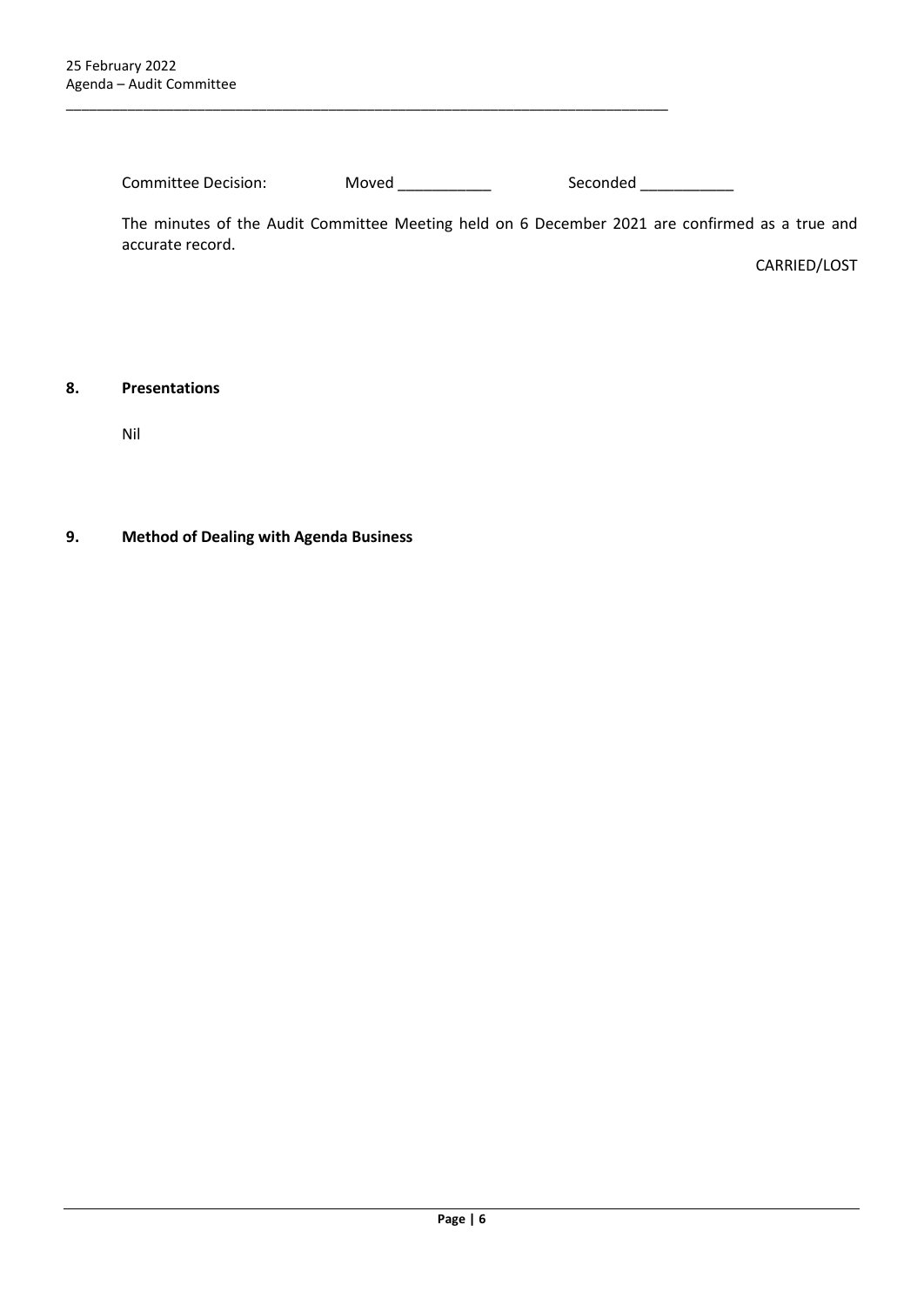#### <span id="page-6-0"></span>**10. Reports**

#### <span id="page-6-1"></span>**10.1 2021 Compliance Audit Return**

| <b>File Ref:</b>            | COB/2569                                                         |  |                             |
|-----------------------------|------------------------------------------------------------------|--|-----------------------------|
| <b>Applicant/Proponent:</b> | Internal                                                         |  |                             |
| <b>Responsible Officer:</b> | Leanne French, Senior Governance and Risk Officer                |  |                             |
| <b>Responsible Manager:</b> | Greg Golinski, Manager Governance                                |  |                             |
| <b>Executive:</b>           | Karin Strachan, Director Strategy and Organisational Performance |  |                             |
| <b>Authority/Discretion</b> | Advocacy                                                         |  | Review                      |
|                             | Executive/Strategic                                              |  | Quasi-Judicial              |
|                             | Legislative<br>⊠                                                 |  | <b>Information Purposes</b> |
| <b>Attachments:</b>         | Appendix 1: 2021 Compliance Audit Return                         |  |                             |

\_\_\_\_\_\_\_\_\_\_\_\_\_\_\_\_\_\_\_\_\_\_\_\_\_\_\_\_\_\_\_\_\_\_\_\_\_\_\_\_\_\_\_\_\_\_\_\_\_\_\_\_\_\_\_\_\_\_\_\_\_\_\_\_\_\_\_\_\_\_\_\_\_\_\_\_\_\_

#### **Summary**

The purpose of this report is for Council to consider the Statutory Compliance Audit Return (the Return) for the calendar year 1 January to 31 December 2021.

#### **Executive Recommendation**

That the Audit Committee recommend that Council adopt the Statutory Compliance Audit Return for the City of Bunbury for the period 1 January to 31 December 2021.

*Voting Requirement: Simple Majority* 

#### **Strategic Relevance**

| Theme 4       | Our City                                                                       |
|---------------|--------------------------------------------------------------------------------|
| Goal          | Civic leadership, partnerships and sound governance in delivering with and for |
|               | the community                                                                  |
| Objective 4.4 | A skilled organisation, which exercises responsible asset stewardship, sound   |
|               | financial management, and exemplary customer service                           |

#### **Regional Impact Statement**

Not applicable

#### **Background**

Each year the Department of Local Government, Sport and Cultural Industries requires local governments to conduct an annual assessment of their compliance with key components of the *Local Government Act 1995* (the Act) and associated Regulations. The 2021 Return is to be provided to the Department by 31 March 2022.

#### **Council Policy Compliance**

There is no current Council Policy relevant to this item.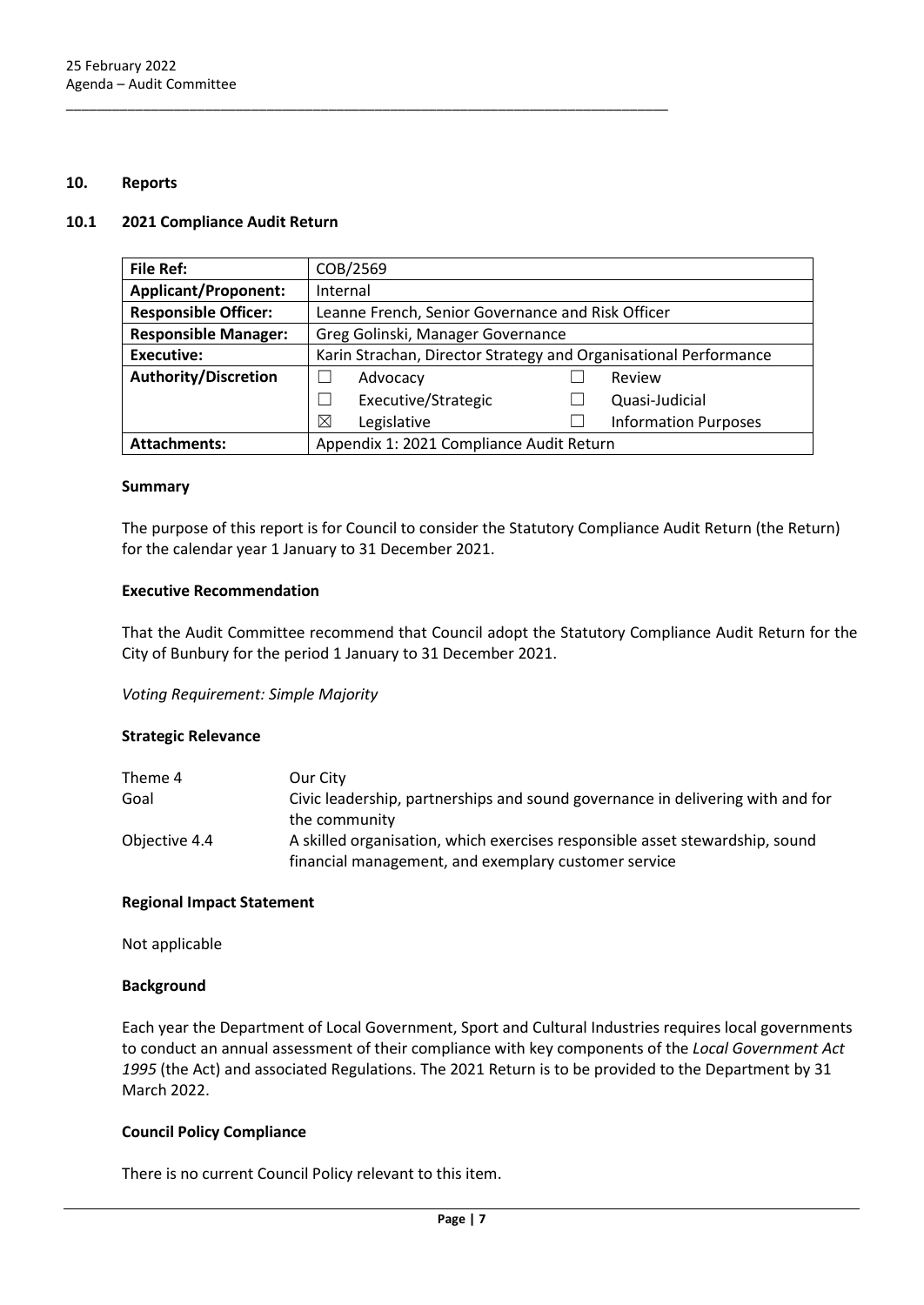#### **Legislative Compliance**

Completion of the statutory Compliance Audit Return is a requirement under the provisions of section 7.13(1)(i) of the *Local Government Act 1995* and regulations 13 and 14 of the *Local Government (Audit) Regulations 1996*.

\_\_\_\_\_\_\_\_\_\_\_\_\_\_\_\_\_\_\_\_\_\_\_\_\_\_\_\_\_\_\_\_\_\_\_\_\_\_\_\_\_\_\_\_\_\_\_\_\_\_\_\_\_\_\_\_\_\_\_\_\_\_\_\_\_\_\_\_\_\_\_\_\_\_\_\_\_\_

#### **Officer Comments**

In the absence of an Internal Auditor (position currently vacant), the Chief Executive Officer, Directors and relevant Managers are provided with copies of the relevant sections of the Return for assessment and completion. The final Return is then compiled on-line at the end of the review period using information provided. Any comments, where appropriate, are included in the Return to assist in either validating compliance or explaining non-compliance.

Completion of the relevant sections of the Return effectively requires a number of ad-hoc internal audits, which assist the City to ensure that operations meet the statutory requirements of the Act and associated Regulations.

Based on the information provided, nothing came to attention that would suggest an instance of noncompliance.

#### **Analysis of Financial and Budget Implications**

Nil

#### **Community Consultation**

Community Consultation has not been sought on this matter.

#### **Elected Member/Officer Consultation**

Relevant Officers and the Executive Leadership Team have been consulted in relation to the completion of the 2021 Return, which is now presented to the Audit Committee for consideration.

#### **Applicant Consultation**

Not applicable.

#### **Timeline: Council Decision Implementation**

Submission of the Return to the Department of Local Government, Sport and Cultural Industries by 31 March 2022.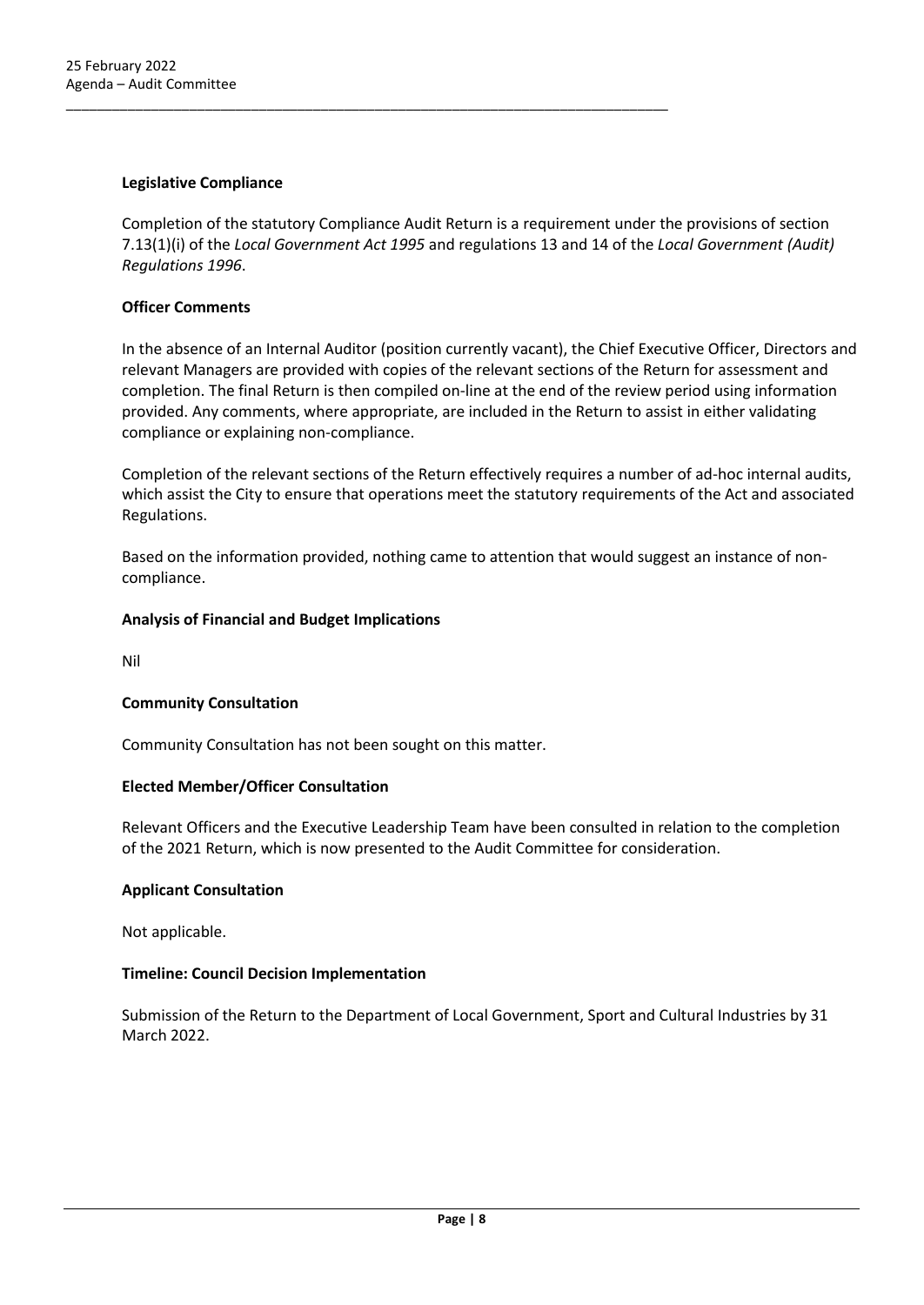#### <span id="page-8-0"></span>**10.2 Employee Leave Balances**

| <b>File Ref:</b>            | COB/4511                                                           |   |                             |
|-----------------------------|--------------------------------------------------------------------|---|-----------------------------|
| <b>Applicant/Proponent:</b> | Internal                                                           |   |                             |
| <b>Responsible Officer:</b> | Mal Osborne, Chief Executive Officer                               |   |                             |
| <b>Responsible Manager:</b> | Mal Osborne, Chief Executive Officer                               |   |                             |
| <b>Executive:</b>           | Mal Osborne, Chief Executive Officer                               |   |                             |
| Authority/Discretion        | Review<br>Advocacy                                                 |   |                             |
|                             | Executive/Strategic                                                |   | Quasi-Judicial              |
|                             | ⊠<br>Legislative                                                   | ⊠ | <b>Information Purposes</b> |
| <b>Attachments:</b>         | Confidential Appendix 2: Employee Leave Balances as at 31 December |   |                             |
|                             | 2021                                                               |   |                             |

\_\_\_\_\_\_\_\_\_\_\_\_\_\_\_\_\_\_\_\_\_\_\_\_\_\_\_\_\_\_\_\_\_\_\_\_\_\_\_\_\_\_\_\_\_\_\_\_\_\_\_\_\_\_\_\_\_\_\_\_\_\_\_\_\_\_\_\_\_\_\_\_\_\_\_\_\_\_

#### **Summary**

The purpose of this report is to provide the Audit Committee with information relating to Annual Leave Accruals for City staff.

#### **Executive Recommendation**

That the Audit Committee receive the update.

*Voting Requirements: Simple Majority*

#### **Strategic Relevance**

| Theme 4:      | Our City                                                                       |
|---------------|--------------------------------------------------------------------------------|
| Goal:         | Civic leadership, partnerships and sound governance in delivering with and for |
|               | the community                                                                  |
| Objective 4.4 | A skilled organisation, which exercises responsible asset stewardship, sound   |
|               | financial management, and exemplary customer service                           |

#### **Regional Impact Statement**

N/A

#### **Background**

The CEO has previously been requested by the Committee to provide a recurring report concerning accrued staff leave. This was requested on the basis of the risk presented to the City in carrying excessive leave liabilities.

This report fulfils this requirement and is provided bi-annually as at 30 June and 31 December each year.

#### **Council Policy Compliance**

There are no Council policies relating to this report.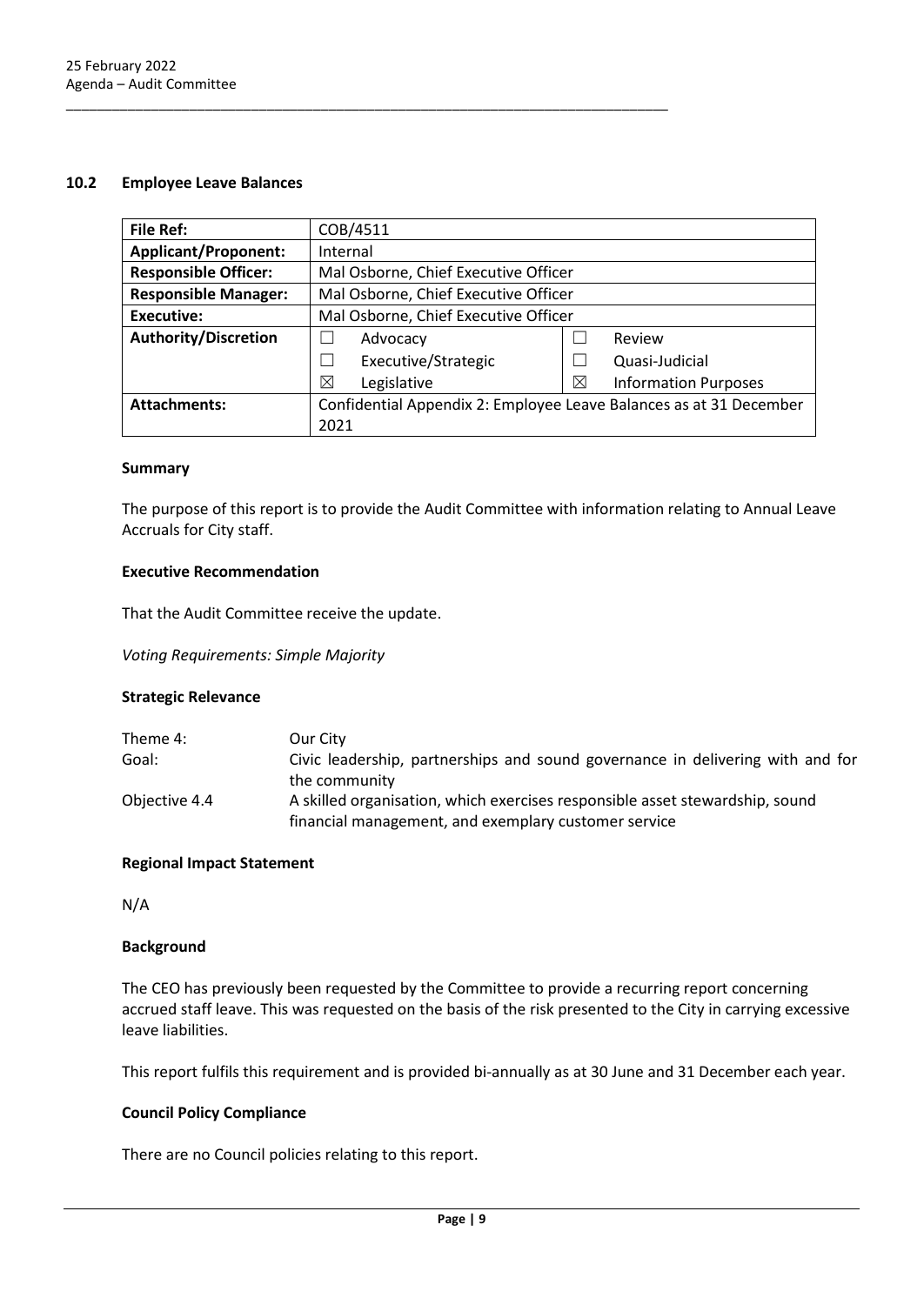#### **Legislative Compliance**

N/A

#### **Officer Comments**

The attached report (Appendix 2) detail the City's leave liabilities as at 31 December 2021. Note that the figures represent liabilities in excess of annual entitlements (4 or 5 weeks depending on the Officer) and also liabilities in excess of 8 weeks, which is defined by Fair Work Australia as being "excessive".

#### **Analysis of Financial and Budget Implications**

Nil

#### **Community Consultation**

N/A

#### **Elected Member/Officer Consultation**

This matter is presented to the Committee for consideration.

\_\_\_\_\_\_\_\_\_\_\_\_\_\_\_\_\_\_\_\_\_\_\_\_\_\_\_\_\_\_\_\_\_\_\_\_\_\_\_\_\_\_\_\_\_\_\_\_\_\_\_\_\_\_\_\_\_\_\_\_\_\_\_\_\_\_\_\_\_\_\_\_\_\_\_\_\_\_

#### **Timeline: Council Decision Implementation**

Effective immediately once adopted by Council.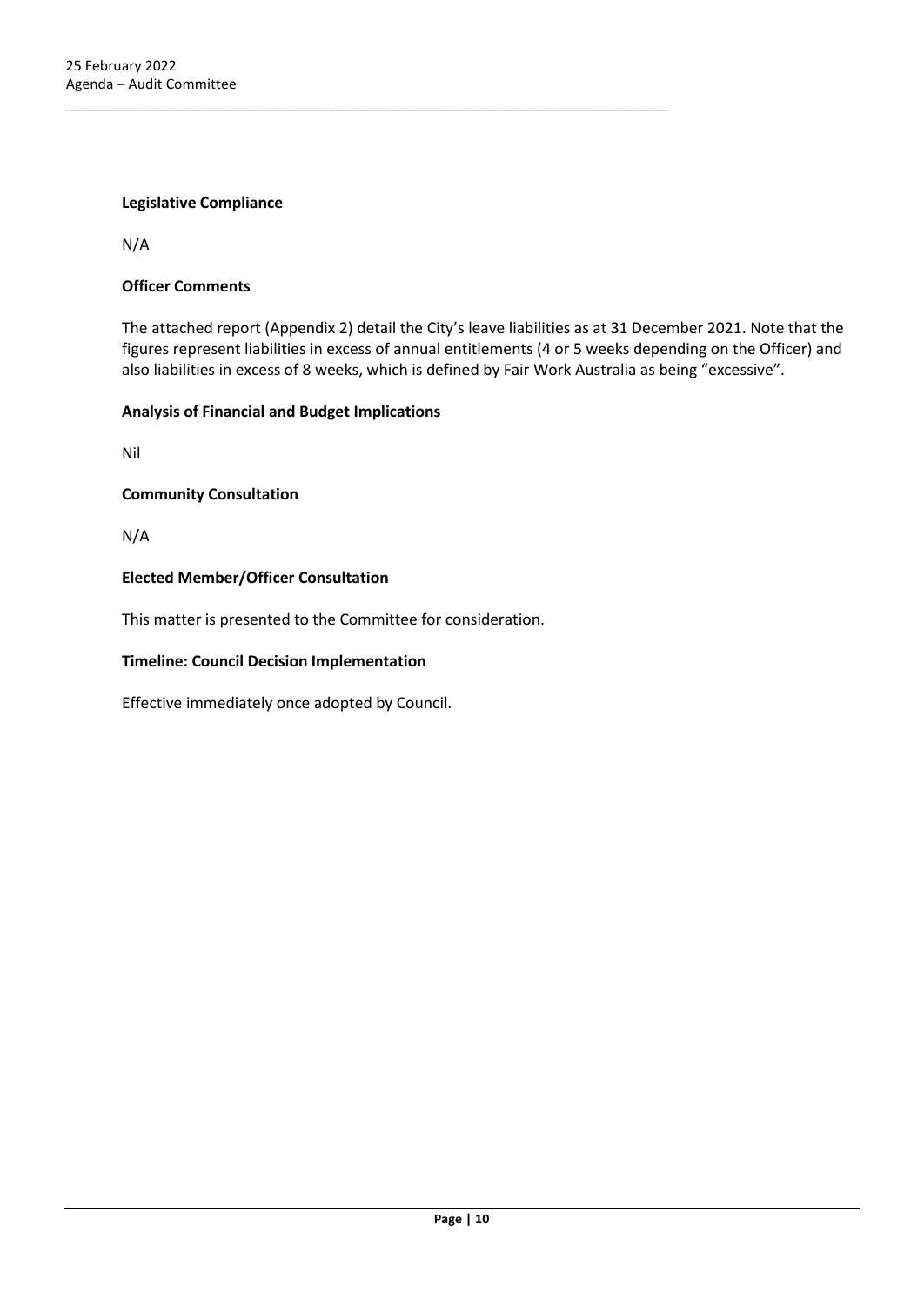#### <span id="page-10-0"></span>**10.3 Audit Findings Database**

| <b>File Ref:</b>            | COB/603                                                          |          |                             |
|-----------------------------|------------------------------------------------------------------|----------|-----------------------------|
| <b>Applicant/Proponent:</b> | Internal                                                         |          |                             |
| <b>Responsible Officer:</b> | Greg Golinski, Manager Governance                                |          |                             |
| <b>Responsible Manager:</b> | Greg Golinski, Manager Governance                                |          |                             |
| <b>Executive:</b>           | Karin Strachan, Director Strategy and Organisational Performance |          |                             |
| <b>Authority/Discretion</b> | Advocacy<br>Review                                               |          |                             |
|                             | Executive/Strategic                                              |          | Quasi-Judicial              |
|                             | Legislative                                                      | $\times$ | <b>Information Purposes</b> |
| <b>Attachments:</b>         | Confidential Appendix 3: Audit Findings Database                 |          |                             |

#### **Summary**

The City of Bunbury has established a database and follow-up process to monitor and ensure that management's actions to audit findings (both internal and external) have been effectively implemented.

The database (as presented at Appendix 3) is presented to the Audit Committee for information and discussion as necessary.

#### **Executive Recommendation**

That the Committee note the information provided in this report.

\_\_\_\_\_\_\_\_\_\_\_\_\_\_\_\_\_\_\_\_\_\_\_\_\_\_\_\_\_\_\_\_\_\_\_\_\_\_\_\_\_\_\_\_\_\_\_\_\_\_\_\_\_\_\_\_\_\_\_\_\_\_\_\_\_\_\_\_\_\_\_\_\_\_\_\_\_\_

*Voting Requirement: Simple Majority*

#### **Strategic Relevance**

| Theme 4       | Our City                                                                       |
|---------------|--------------------------------------------------------------------------------|
| Goal          | Civic leadership, partnerships and sound governance in delivering with and for |
|               | the community                                                                  |
| Objective 4.4 | A skilled organisation, which exercises responsible asset stewardship, sound   |
|               | financial management, and exemplary customer service                           |

#### **Regional Impact Statement**

N/A

#### **Background**

The International Standards for the Professional Practice of Internal Auditing requires the Internal Audit Coordinator to establish a follow-up process to monitor and ensure that management actions have been effectively implemented or that senior management has accepted the risk of not acting.

Appendix 3 has been developed to capture audit findings from all engagements, both internal and external.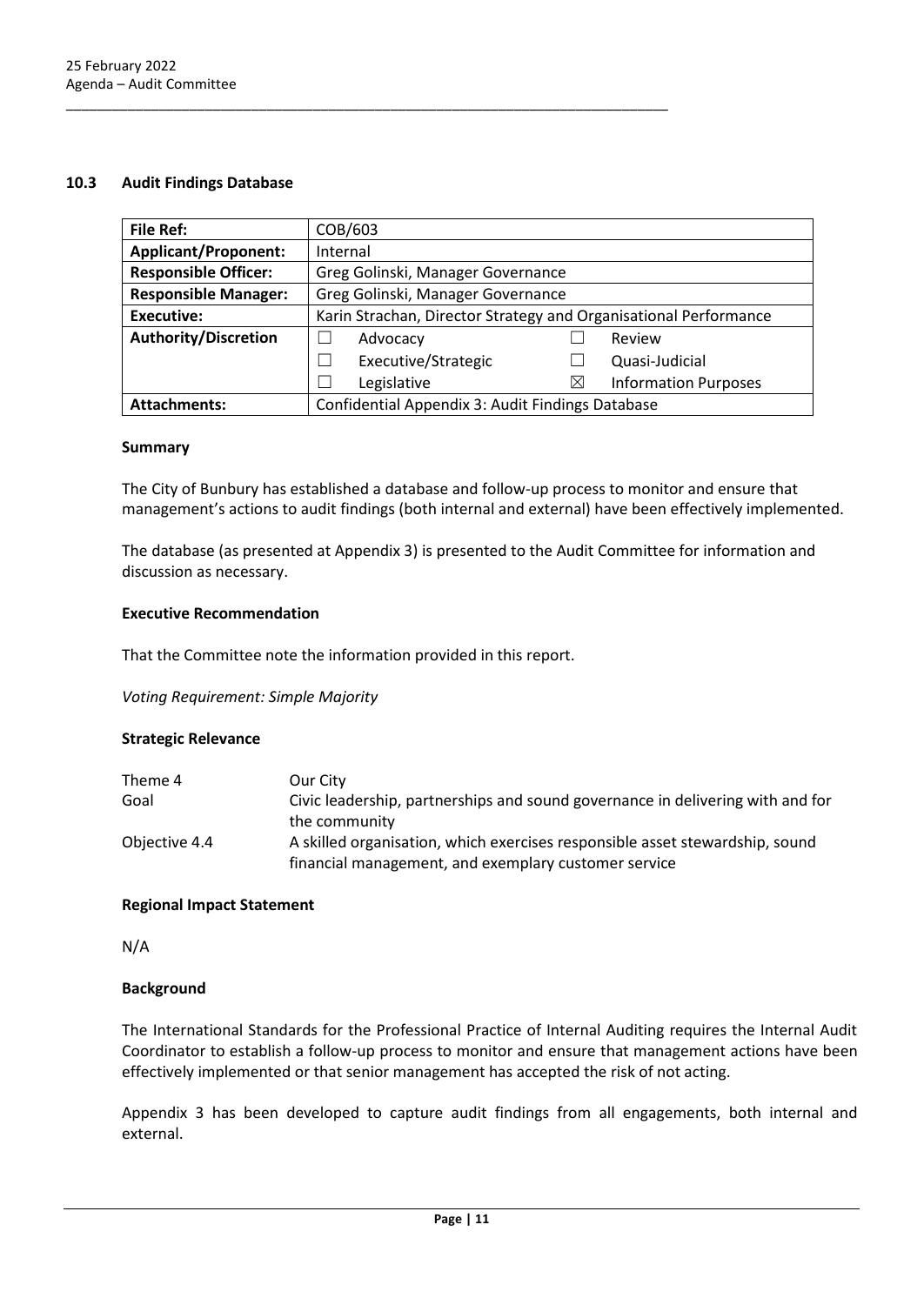#### **Council Policy Compliance**

N/A

#### **Legislative Compliance**

*The International Standards for the Professional Practice of Internal Auditing 2500.A1*

\_\_\_\_\_\_\_\_\_\_\_\_\_\_\_\_\_\_\_\_\_\_\_\_\_\_\_\_\_\_\_\_\_\_\_\_\_\_\_\_\_\_\_\_\_\_\_\_\_\_\_\_\_\_\_\_\_\_\_\_\_\_\_\_\_\_\_\_\_\_\_\_\_\_\_\_\_\_

#### **Officer Comments**

The Appendix is self-explanatory. The City is in the process of attempting to recruit for the current Internal Auditor vacancy, which in the current market is proving challenging. Whilst the register continues to be updated as recommendations arise from various audit engagements, follow-up and testing has not been undertaken since the vacancy arose some 12 months ago. The annual internal audit plan has also been paused during this period.

#### **Analysis of Financial and Budget Implications**

N/A

#### **Community Consultation**

N/A

#### **Councillor/Officer Consultation**

This matter is presented to the Committee for information.

#### **Applicant Consultation**

N/A

#### **Timeline: Council Decision Implementation**

N/A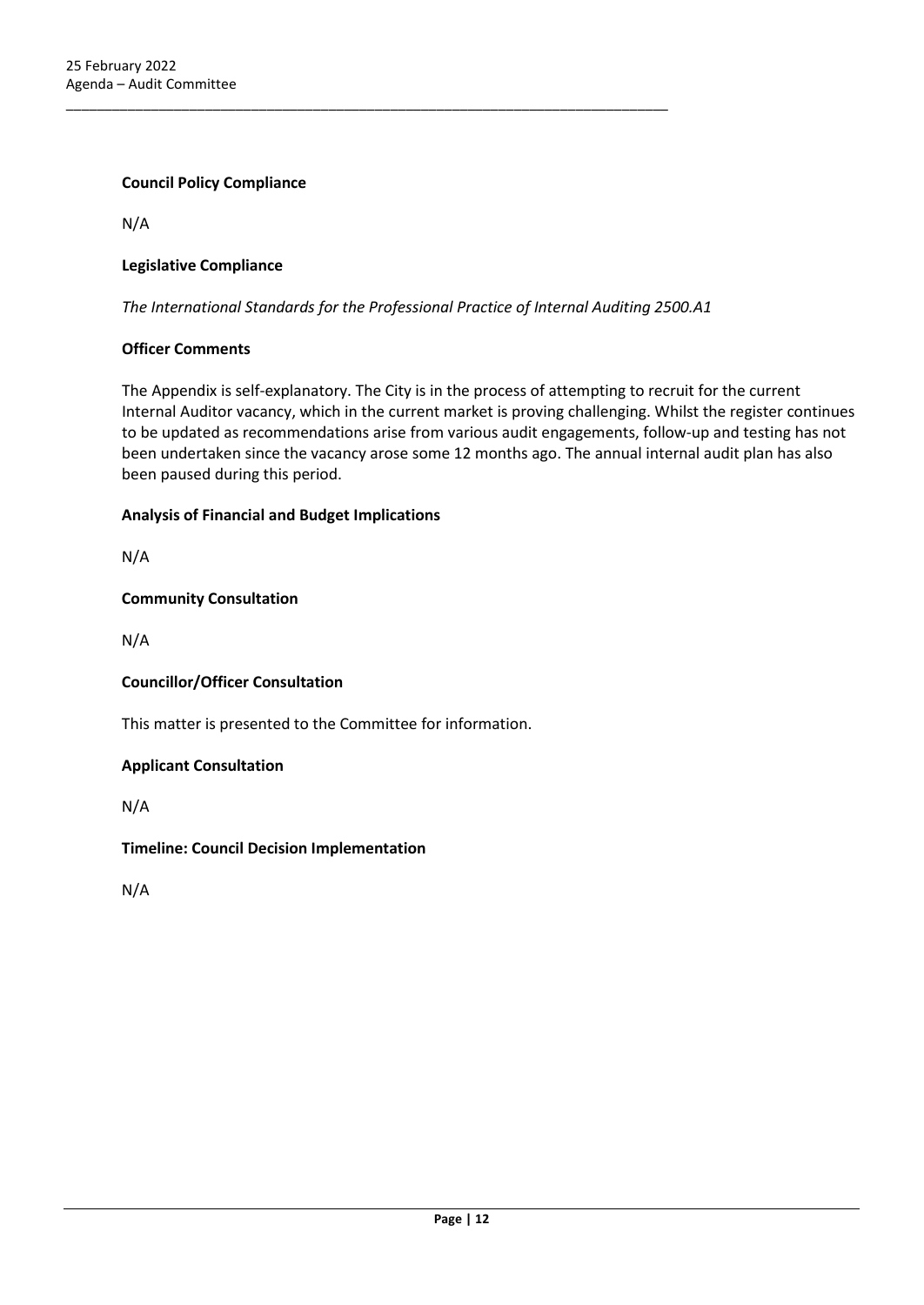#### <span id="page-12-1"></span><span id="page-12-0"></span>**11. Questions from Members**

*11.1 Response to Previous Questions from Members taken on Notice*

\_\_\_\_\_\_\_\_\_\_\_\_\_\_\_\_\_\_\_\_\_\_\_\_\_\_\_\_\_\_\_\_\_\_\_\_\_\_\_\_\_\_\_\_\_\_\_\_\_\_\_\_\_\_\_\_\_\_\_\_\_\_\_\_\_\_\_\_\_\_\_\_\_\_\_\_\_\_

- Nil
- <span id="page-12-2"></span>*11.2 Committee Discussion and Questions from Members*

#### <span id="page-12-3"></span>**12. Urgent Business**

Nil

#### <span id="page-12-4"></span>**13. Date of Next Meeting**

TBC pending timing of annual financial audit.

#### <span id="page-12-5"></span>**14. Close of Meeting**

The Presiding Member closed the meeting at \_\_\_\_am.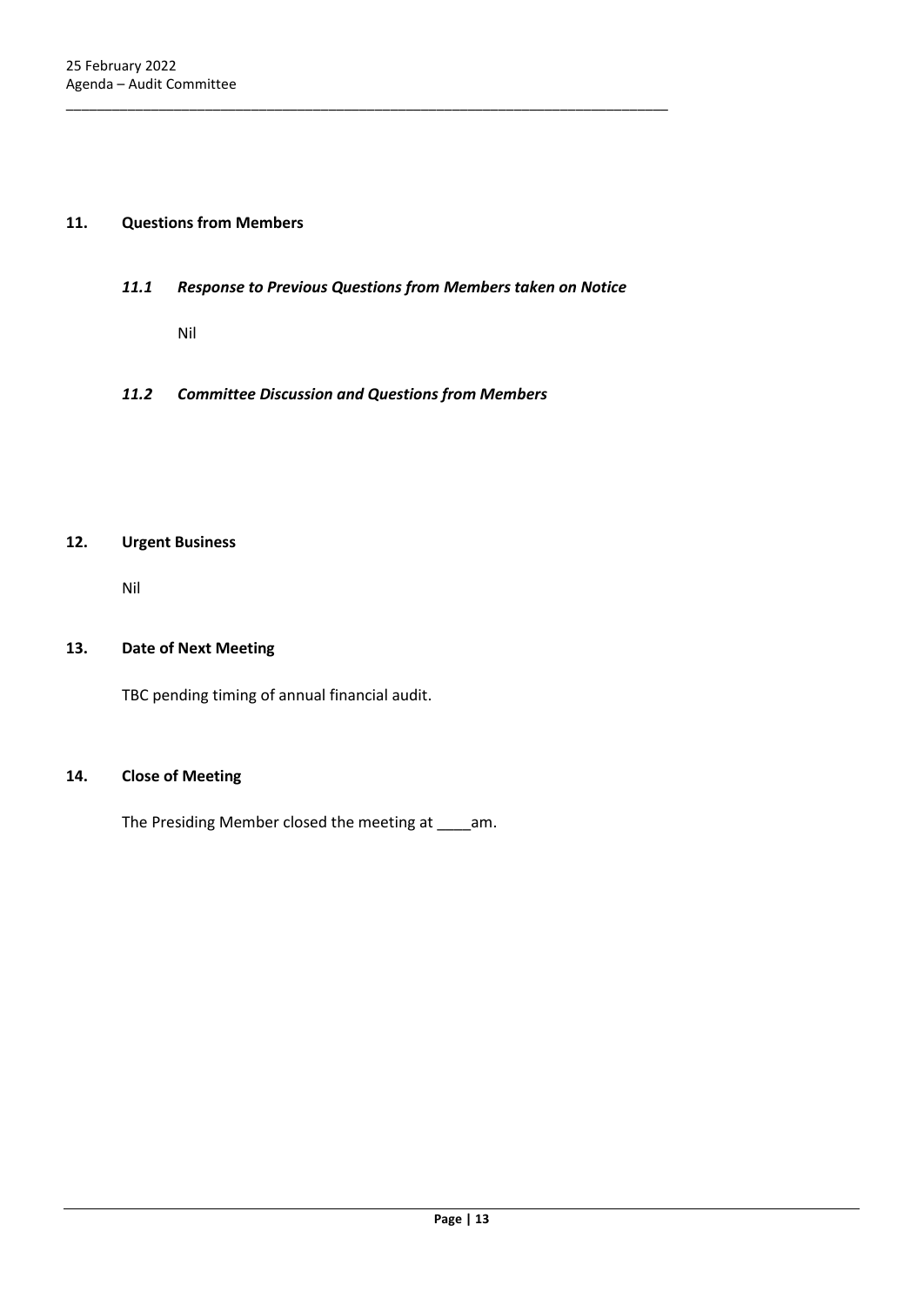

## **Bunbury - Compliance Audit Return 2021**

#### **Certified Copy of Return**

Please submit a signed copy to the Director General of the Department of Local Government, Sport and Cultural Industries together with a copy of the relevant minutes.

|                | <b>Commercial Enterprises by Local Governments</b> |                                                                                                                                                                                                                                                                                        |                 |                 |                          |  |
|----------------|----------------------------------------------------|----------------------------------------------------------------------------------------------------------------------------------------------------------------------------------------------------------------------------------------------------------------------------------------|-----------------|-----------------|--------------------------|--|
| <b>No</b>      | Reference                                          | <b>Question</b>                                                                                                                                                                                                                                                                        | <b>Response</b> | <b>Comments</b> | <b>Respondent</b>        |  |
| 1              | s3.59(2)(a) F&G<br>Regs 7,9,10                     | Has the local government prepared a<br>business plan for each major trading<br>undertaking that was not exempt in<br>2021?                                                                                                                                                             | N/A             |                 | Felicity Anderson        |  |
| 2              | s3.59(2)(b) F&G<br>Regs 7,8A, 8, 10                | Has the local government prepared a<br>business plan for each major land<br>transaction that was not exempt in<br>2021?                                                                                                                                                                | N/A             |                 | <b>Felicity Anderson</b> |  |
| 3              | s3.59(2)(c) F&G<br>Regs 7,8A, 8,10                 | Has the local government prepared a<br>business plan before entering into each<br>land transaction that was preparatory<br>to entry into a major land transaction<br>in 2021?                                                                                                          | N/A             |                 | <b>Felicity Anderson</b> |  |
| $\overline{4}$ | s3.59(4)                                           | Has the local government complied<br>with public notice and publishing<br>requirements for each proposal to<br>commence a major trading<br>undertaking or enter into a major land<br>transaction or a land transaction that is<br>preparatory to a major land<br>transaction for 2021? | N/A             |                 | <b>Felicity Anderson</b> |  |
| 5              | s3.59(5)                                           | During 2021, did the council resolve to<br>proceed with each major land<br>transaction or trading undertaking by<br>absolute majority?                                                                                                                                                 | N/A             |                 | <b>Felicity Anderson</b> |  |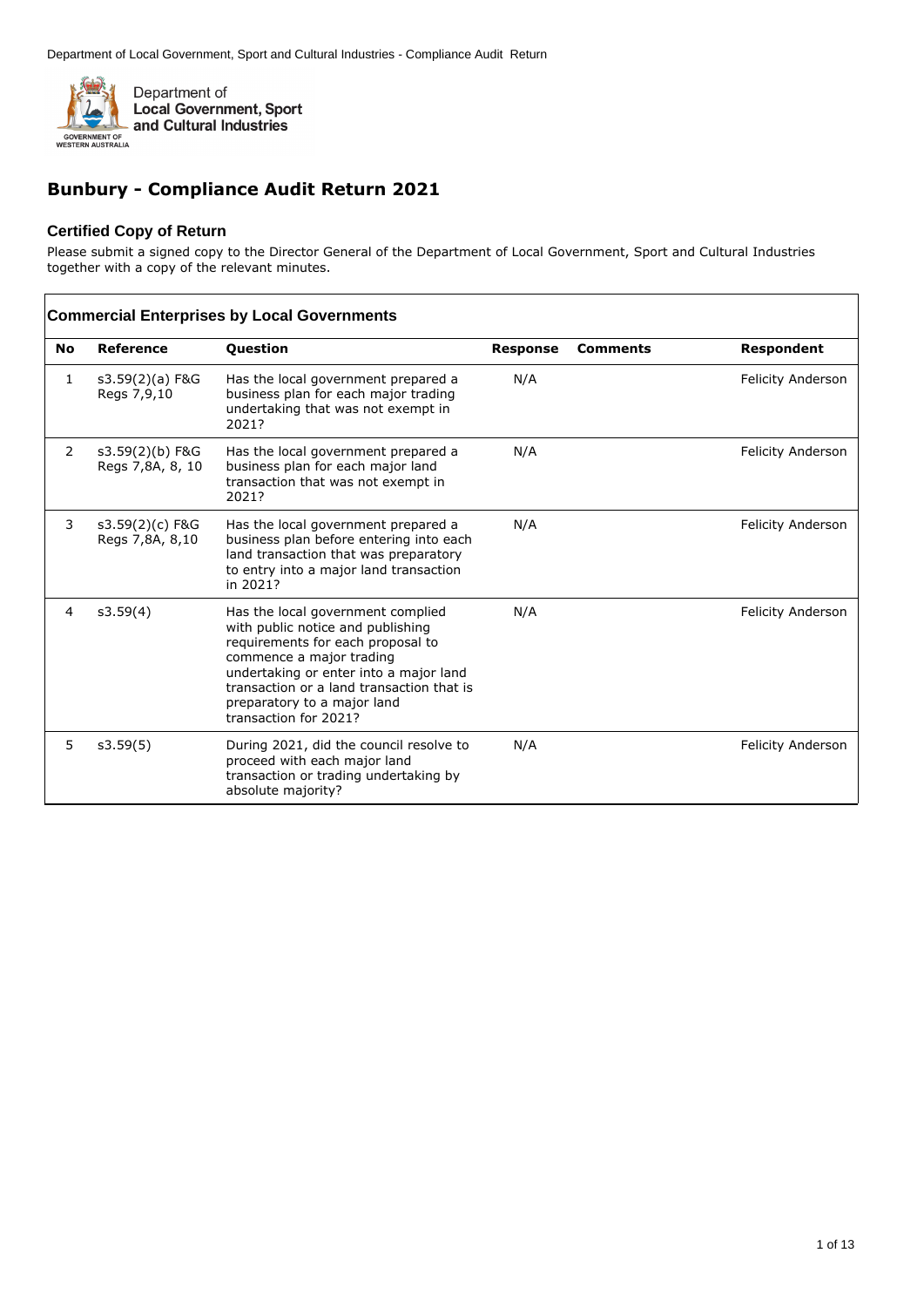

|                | <b>Delegation of Power/Duty</b>   |                                                                                                                                                       |                 |                                                                                                                          |               |
|----------------|-----------------------------------|-------------------------------------------------------------------------------------------------------------------------------------------------------|-----------------|--------------------------------------------------------------------------------------------------------------------------|---------------|
| <b>No</b>      | <b>Reference</b>                  | Question                                                                                                                                              | <b>Response</b> | <b>Comments</b>                                                                                                          | Respondent    |
| $\mathbf{1}$   | s5.16                             | Were all delegations to committees<br>resolved by absolute majority?                                                                                  | N/A             |                                                                                                                          | Greg Golinski |
| $\overline{2}$ | s5.16                             | Were all delegations to committees in<br>writing?                                                                                                     | N/A             |                                                                                                                          | Greg Golinski |
| 3              | s5.17                             | Were all delegations to committees<br>within the limits specified in section<br>5.17?                                                                 | N/A             |                                                                                                                          | Greg Golinski |
| $\overline{4}$ | s5.18                             | Were all delegations to committees<br>recorded in a register of delegations?                                                                          | N/A             |                                                                                                                          | Greg Golinski |
| 5              | s5.18                             | Has council reviewed delegations to its<br>committees in the 2020/2021 financial<br>year?                                                             | Yes             | Annual Review in June<br>2021 Council Decision<br>128/21                                                                 | Greg Golinski |
| 6              | s5.42(1) & s5.43<br>Admin Reg 18G | Did the powers and duties delegated to<br>the CEO exclude those listed in section<br>5.43 of the Act?                                                 | Yes             | Refer Delegation<br>Register COB/3757                                                                                    | Greg Golinski |
| $\overline{7}$ | s5.42(1)                          | Were all delegations to the CEO<br>resolved by an absolute majority?                                                                                  | <b>Yes</b>      | Refer Council Decision<br>154/20; 207/20;<br>224/20; 28/21 and<br>128/21                                                 | Greg Golinski |
| 8              | s5.42(2)                          | Were all delegations to the CEO in<br>writing?                                                                                                        | Yes             | Refer COB/371                                                                                                            | Greg Golinski |
| 9              | s5.44(2)                          | Were all delegations by the CEO to any<br>employee in writing?                                                                                        | Yes             | Refer COB/371                                                                                                            | Greg Golinski |
| 10             | $s5.16(3)(b)$ &<br>s5.45(1)(b)    | Were all decisions by the council to<br>amend or revoke a delegation made by<br>absolute majority?                                                    | Yes             | Refer Council Decision<br>224/20                                                                                         | Greg Golinski |
| 11             | s5.46(1)                          | Has the CEO kept a register of all<br>delegations made under Division 4 of<br>the Act to the CEO and to employees?                                    | Yes             | Refer COB/3757                                                                                                           | Greg Golinski |
| 12             | s5.46(2)                          | Were all delegations made under<br>Division 4 of the Act reviewed by the<br>delegator at least once during the<br>2020/2021 financial year?           | Yes             | Annual Review in June<br>2021 Council Decision<br>128/21                                                                 | Greg Golinski |
| 13             | s5.46(3) Admin<br>Reg 19          | Did all persons exercising a delegated<br>power or duty under the Act keep, on<br>all occasions, a written record in<br>accordance with Admin Reg 19? | Yes             | Processes in place to<br>ensure staff keep<br>requisite records using<br>the City's EDMS (CM9,<br>Attain and Authority). | Greg Golinski |

### **Disclosure of Interest**

| No | Reference | <b>Ouestion</b>                                                                                                                                                                                                                                                                        | Response | Comments                          | Respondent    |
|----|-----------|----------------------------------------------------------------------------------------------------------------------------------------------------------------------------------------------------------------------------------------------------------------------------------------|----------|-----------------------------------|---------------|
|    | s5.67     | Where a council member disclosed an<br>interest in a matter and did not have<br>participation approval under sections<br>5.68 or 5.69, did the council member<br>ensure that they did not remain<br>present to participate in discussion or<br>decision making relating to the matter? | Yes      | Recorded in individual<br>minutes | Greg Golinski |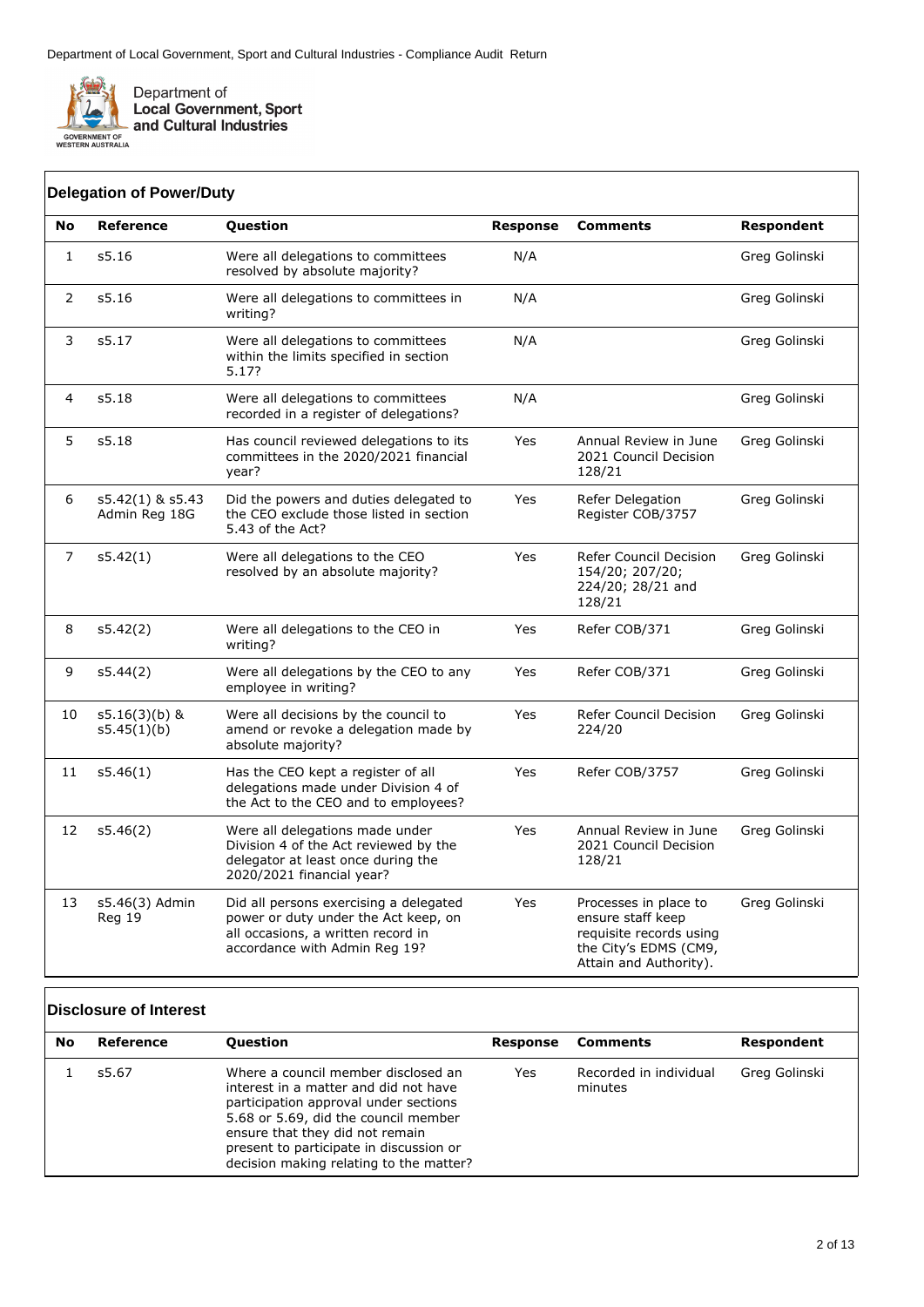

| No             | <b>Reference</b>                      | Question                                                                                                                                                                                                                                                   | <b>Response</b> | <b>Comments</b>                                            | <b>Respondent</b> |
|----------------|---------------------------------------|------------------------------------------------------------------------------------------------------------------------------------------------------------------------------------------------------------------------------------------------------------|-----------------|------------------------------------------------------------|-------------------|
| 2              | s5.68(2) & s5.69<br>(5) Admin Reg 21A | Were all decisions regarding<br>participation approval, including the<br>extent of participation allowed and,<br>where relevant, the information<br>required by Admin Reg 21A, recorded<br>in the minutes of the relevant council<br>or committee meeting? | N/A             |                                                            | Greg Golinski     |
| 3              | s5.73                                 | Were disclosures under section<br>sections 5.65, 5.70 or 5.71A(3)<br>recorded in the minutes of the meeting<br>at which the disclosures were made?                                                                                                         | Yes             | EM disclosures only. No<br>staff disclosures were<br>made. | Greg Golinski     |
| 4              | s5.75 Admin Reg<br>22, Form 2         | Was a primary return in the prescribed<br>form lodged by all relevant persons<br>within three months of their start day?                                                                                                                                   | Yes             | Recorded in Attain                                         | Greg Golinski     |
| 5              | s5.76 Admin Reg<br>23, Form 3         | Was an annual return in the prescribed<br>form lodged by all relevant persons by<br>31 August 2021?                                                                                                                                                        | Yes             | Recorded in Attain                                         | Greg Golinski     |
| 6              | s5.77                                 | On receipt of a primary or annual<br>return, did the CEO, or the<br>mayor/president, give written<br>acknowledgment of having received<br>the return?                                                                                                      | Yes             | Recorded in Attain                                         | Greg Golinski     |
| $\overline{7}$ | $s5.88(1)$ & $(2)(a)$                 | Did the CEO keep a register of financial<br>interests which contained the returns<br>lodged under sections 5.75 and 5.76?                                                                                                                                  | Yes             | Recorded in Attain                                         | Greg Golinski     |
| 8              | $s5.88(1)$ & $(2)(b)$<br>Admin Reg 28 | Did the CEO keep a register of financial<br>interests which contained a record of<br>disclosures made under sections 5.65,<br>5.70, 5.71 and 5.71A, in the form<br>prescribed in Admin Reg 28?                                                             | Yes             | DOC/419467                                                 | Greg Golinski     |
| 9              | s5.88(3)                              | When a person ceased to be a person<br>required to lodge a return under<br>sections 5.75 and 5.76, did the CEO<br>remove from the register all returns<br>relating to that person?                                                                         | Yes             | Recorded in Attain                                         | Greg Golinski     |
| 10             | s5.88(4)                              | Have all returns removed from the<br>register in accordance with section<br>5.88(3) been kept for a period of at<br>least five years after the person who<br>lodged the return(s) ceased to be a<br>person required to lodge a return?                     | Yes             | Recorded in Attain                                         | Greg Golinski     |
| 11             | s5.89A(1), (2) &                      | Did the CEO keep a register of gifts<br>(3) Admin Reg 28A which contained a record of disclosures<br>made under sections 5.87A and 5.87B,<br>in the form prescribed in Admin Reg<br>28A?                                                                   | Yes             | Recorded in Attain                                         | Greg Golinski     |
| 12             | s5.89A(5) & (5A)                      | Did the CEO publish an up-to-date<br>version of the gift register on the local<br>government's website?                                                                                                                                                    | Yes             | www.bunbury.wa.gov.au Greg Golinski                        |                   |
| 13             | s5.89A(6)                             | When a person ceases to be a person<br>who is required to make a disclosure<br>under section 5.87A or 5.87B, did the<br>CEO remove from the register all<br>records relating to that person?                                                               | Yes             |                                                            | Greg Golinski     |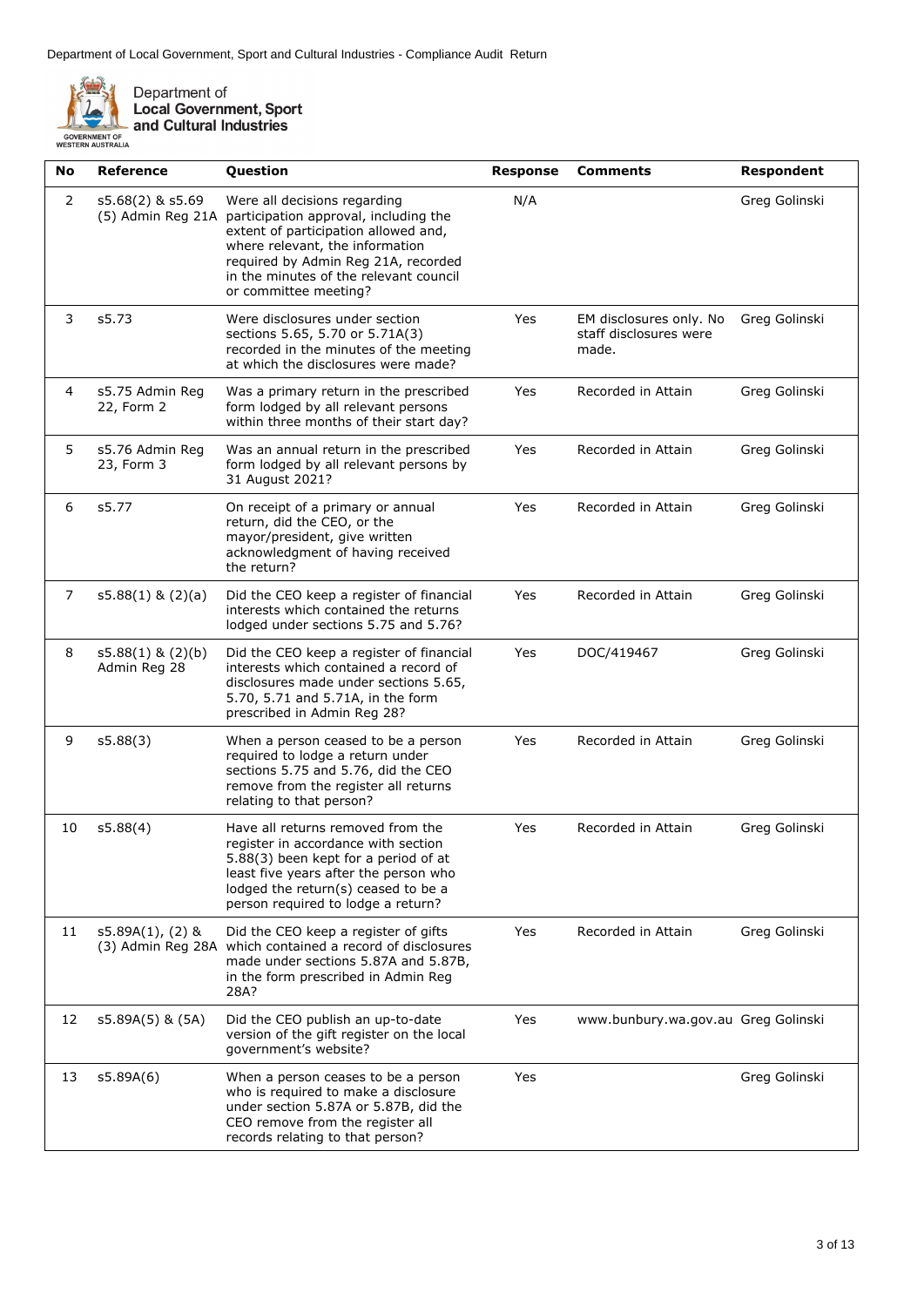

| No | Reference                                               | Question                                                                                                                                                                                                                                                                                                                     | <b>Response</b> | <b>Comments</b>                               | <b>Respondent</b> |
|----|---------------------------------------------------------|------------------------------------------------------------------------------------------------------------------------------------------------------------------------------------------------------------------------------------------------------------------------------------------------------------------------------|-----------------|-----------------------------------------------|-------------------|
| 14 | s5.89A(7)                                               | Have copies of all records removed<br>from the register under section 5.89A<br>(6) been kept for a period of at least<br>five years after the person ceases to<br>be a person required to make a<br>disclosure?                                                                                                              | Yes             |                                               | Greg Golinski     |
| 15 | <b>Rules of Conduct</b><br>Reg $11(1)$ , $(2)$ &<br>(4) | Where a council member had an<br>interest that could, or could reasonably<br>be perceived to, adversely affect the<br>impartiality of the person, did they<br>disclose the interest in accordance with<br>Rules of Conduct Reg 11(2)?*<br>*Question not applicable after 2 Feb<br>2021                                       | Yes             | There has been no<br>evidence to the contrary | Greg Golinski     |
| 16 | <b>Rules of Conduct</b><br>Reg 11(6)                    | Where a council member disclosed an<br>interest under Rules of Conduct Reg<br>$11(2)$ was the nature of the interest<br>recorded in the minutes?*<br>*Question not applicable after 2 Feb<br>2021                                                                                                                            | Yes             | There has been no<br>evidence to the contrary | Greg Golinski     |
| 17 | $s5.70(2)$ & $(3)$                                      | Where an employee had an interest in<br>any matter in respect of which the<br>employee provided advice or a report<br>directly to council or a committee, did<br>that person disclose the nature and<br>extent of that interest when giving the<br>advice or report?                                                         | N/A             | No such reports                               | Greg Golinski     |
| 18 | s5.71A & s5.71B<br>(5)                                  | Where council applied to the Minister<br>to allow the CEO to provide advice or a<br>report to which a disclosure under<br>s5.71A(1) relates, did the application<br>include details of the nature of the<br>interest disclosed and any other<br>information required by the Minister for<br>the purposes of the application? | N/A             |                                               | Greg Golinski     |
| 19 | s5.71B(6) &<br>s5.71B(7)                                | Was any decision made by the Minister<br>under subsection 5.71B(6) recorded in<br>the minutes of the council meeting at<br>which the decision was considered?                                                                                                                                                                | N/A             |                                               | Greg Golinski     |
| 20 | 34B & 34C                                               | s5.103 Admin Regs Has the local government adopted a<br>code of conduct in accordance with<br>Admin Regs 34B and 34C to be<br>observed by council members,<br>committee members and employees?*<br>*Question not applicable after 2 Feb<br>2021                                                                              | Yes             | Refer Council Decision<br>28/21               | Greg Golinski     |
| 21 | Admin Reg 34B(5)                                        | Has the CEO kept a register of<br>notifiable gifts in accordance with<br>Admin Reg 34B(5)?*<br>*Question not applicable after 2 Feb                                                                                                                                                                                          | Yes             | In Attain                                     | Greg Golinski     |
|    |                                                         | 2021                                                                                                                                                                                                                                                                                                                         |                 |                                               |                   |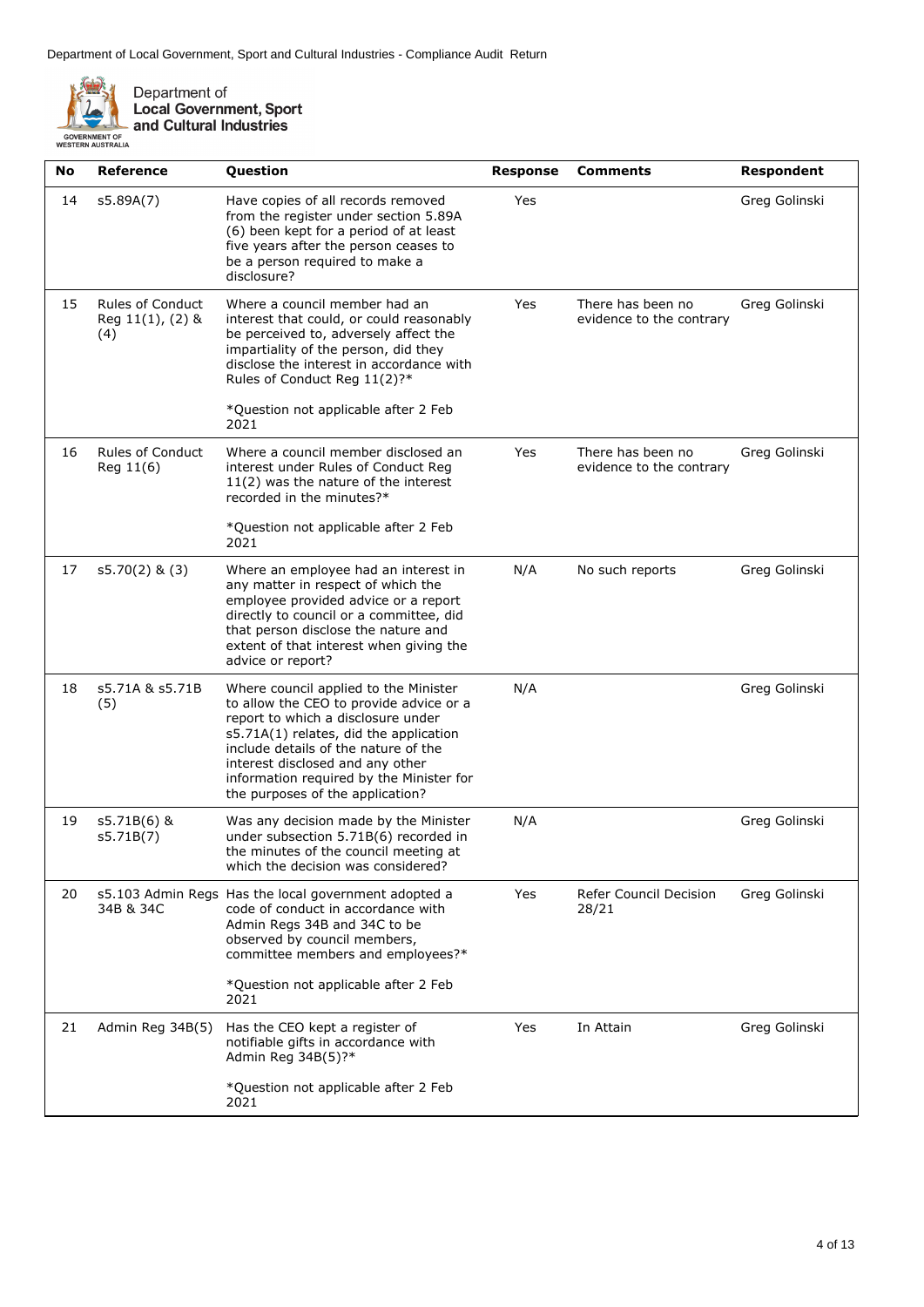

Department of<br>Local Government, Sport<br>and Cultural Industries

| <b>No</b> | Reference         | <b>Question</b>                                                                                                                                                                                                                                                               | <b>Response</b> | <b>Comments</b>                                                                 | <b>Respondent</b> |
|-----------|-------------------|-------------------------------------------------------------------------------------------------------------------------------------------------------------------------------------------------------------------------------------------------------------------------------|-----------------|---------------------------------------------------------------------------------|-------------------|
| 22        | s5.104(1)         | Did the local government prepare and<br>adopt, by absolute majority, a code of<br>conduct to be observed by council<br>members, committee members and<br>candidates within 3 months of the<br>prescribed model code of conduct<br>coming into operation (3 February<br>2021)? | Yes             | Model Code of Conduct<br>adopted 23 February<br>2021, Council Decision<br>28/21 | Greg Golinski     |
| 23        | $s5.104(3)$ & (4) | Did the local government adopt<br>additional requirements in addition to<br>the model code of conduct? If yes,<br>does it comply with section 5.104(3)<br>and $(4)$ ?                                                                                                         | N/A             | Model Code of Conduct<br>only                                                   | Greg Golinski     |
| 24        | s5.104(7)         | Did the CEO publish an up-to-date<br>version of the adopted code of conduct<br>on the local government's website?                                                                                                                                                             | Yes             | www.bunbury.wa.gov.au Greg Golinski                                             |                   |
| 25        | $s5.51A(1)$ & (3) | Did the CEO prepare, and implement<br>and publish an up-to-date version on<br>the local government's website, a code<br>of conduct to be observed by<br>employees of the local government?                                                                                    | Yes             | www.bunbury.wa.gov.au Greg Golinski                                             |                   |

### **Disposal of Property**

| <b>No</b> | Reference | <b>Question</b>                                                                                                                                                                                                    | Response | <b>Comments</b>                                                                                             | Respondent   |
|-----------|-----------|--------------------------------------------------------------------------------------------------------------------------------------------------------------------------------------------------------------------|----------|-------------------------------------------------------------------------------------------------------------|--------------|
|           | s3.58(3)  | Where the local government disposed<br>of property other than by public<br>auction or tender, did it dispose of the<br>property in accordance with section<br>3.58(3) (unless section 3.58(5)<br>applies)?         | Yes      | Numerous leases,<br>licences and land<br>disposals were<br>undertaken in<br>accordance with Section<br>3.58 | David Ransom |
|           | s3.58(4)  | Where the local government disposed<br>of property under section 3.58(3), did<br>it provide details, as prescribed by<br>section 3.58(4), in the required local<br>public notice for each disposal of<br>property? | Yes      | Numerous leases,<br>licences and land<br>disposals were<br>undertaken in<br>accordance with Section<br>3.58 | David Ransom |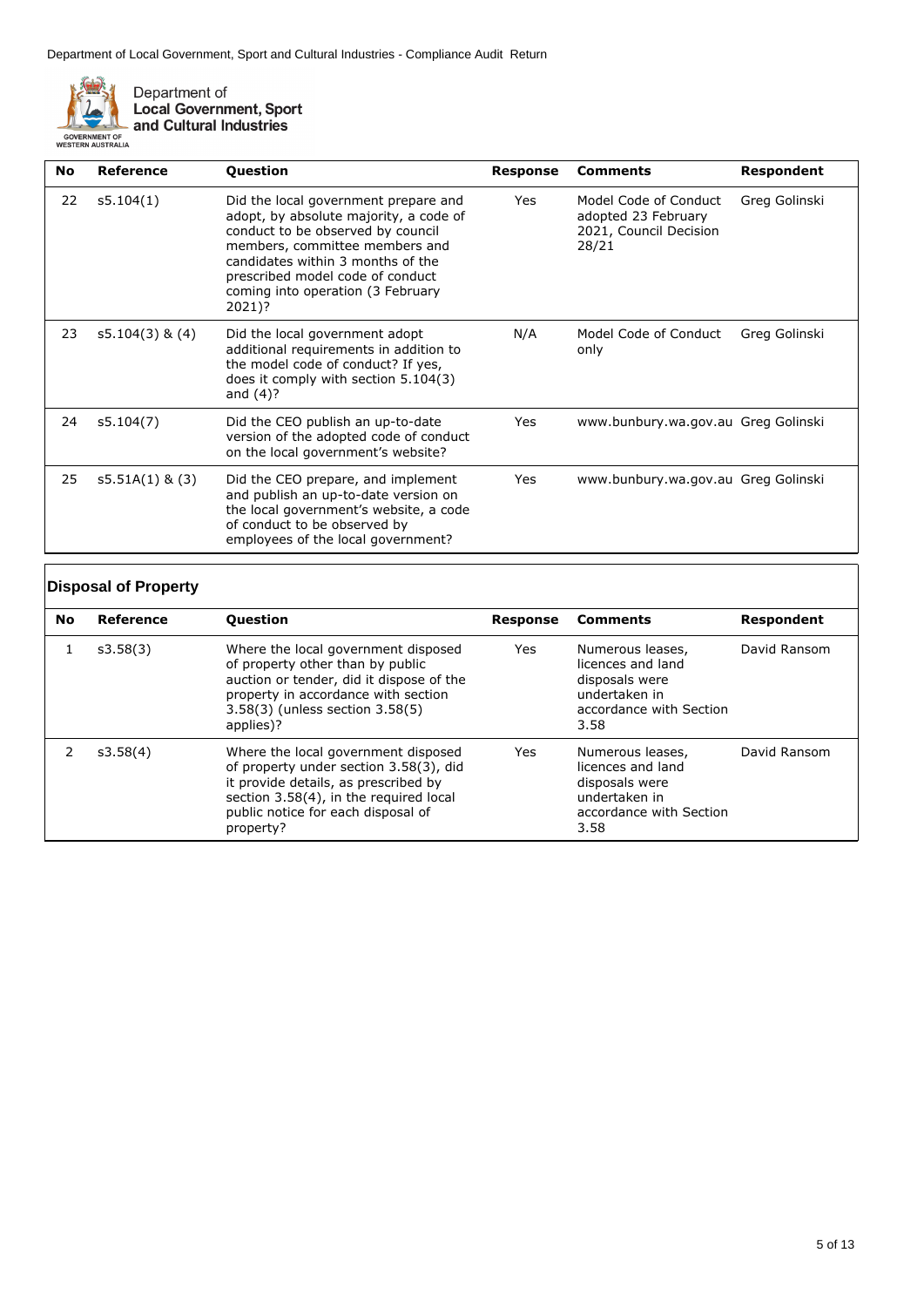

## **Elections**

|           | <b>Elections</b>             |                                                                                                                                                                                                                                                                                                                                                                             |                 |                                                                            |               |  |
|-----------|------------------------------|-----------------------------------------------------------------------------------------------------------------------------------------------------------------------------------------------------------------------------------------------------------------------------------------------------------------------------------------------------------------------------|-----------------|----------------------------------------------------------------------------|---------------|--|
| <b>No</b> | Reference                    | <b>Question</b>                                                                                                                                                                                                                                                                                                                                                             | <b>Response</b> | <b>Comments</b>                                                            | Respondent    |  |
| 1         | Elect Regs $30G(1)$<br>&(2)  | Did the CEO establish and maintain an<br>electoral gift register and ensure that<br>all disclosure of gifts forms completed<br>by candidates and donors and received<br>by the CEO were placed on the<br>electoral gift register at the time of<br>receipt by the CEO and in a manner<br>that clearly identifies and distinguishes<br>the forms relating to each candidate? | Yes             | DOC/433467                                                                 | Greg Golinski |  |
| 2         | Elect Regs $30G(3)$<br>&(4)  | Did the CEO remove any disclosure of<br>gifts forms relating to an unsuccessful<br>candidate, or a successful candidate<br>that completed their term of office,<br>from the electoral gift register, and<br>retain those forms separately for a<br>period of at least two years?                                                                                            | N/A             | All candidates who made Greg Golinski<br>gift declarations were<br>elected |               |  |
| 3         | Elect Regs $30G(5)$<br>& (6) | Did the CEO publish an up-to-date<br>version of the electoral gift register on<br>the local government's official website<br>in accordance with Elect Reg 30G(6)?                                                                                                                                                                                                           | Yes             | www.bunbury.wa.gov.au Greg Golinski                                        |               |  |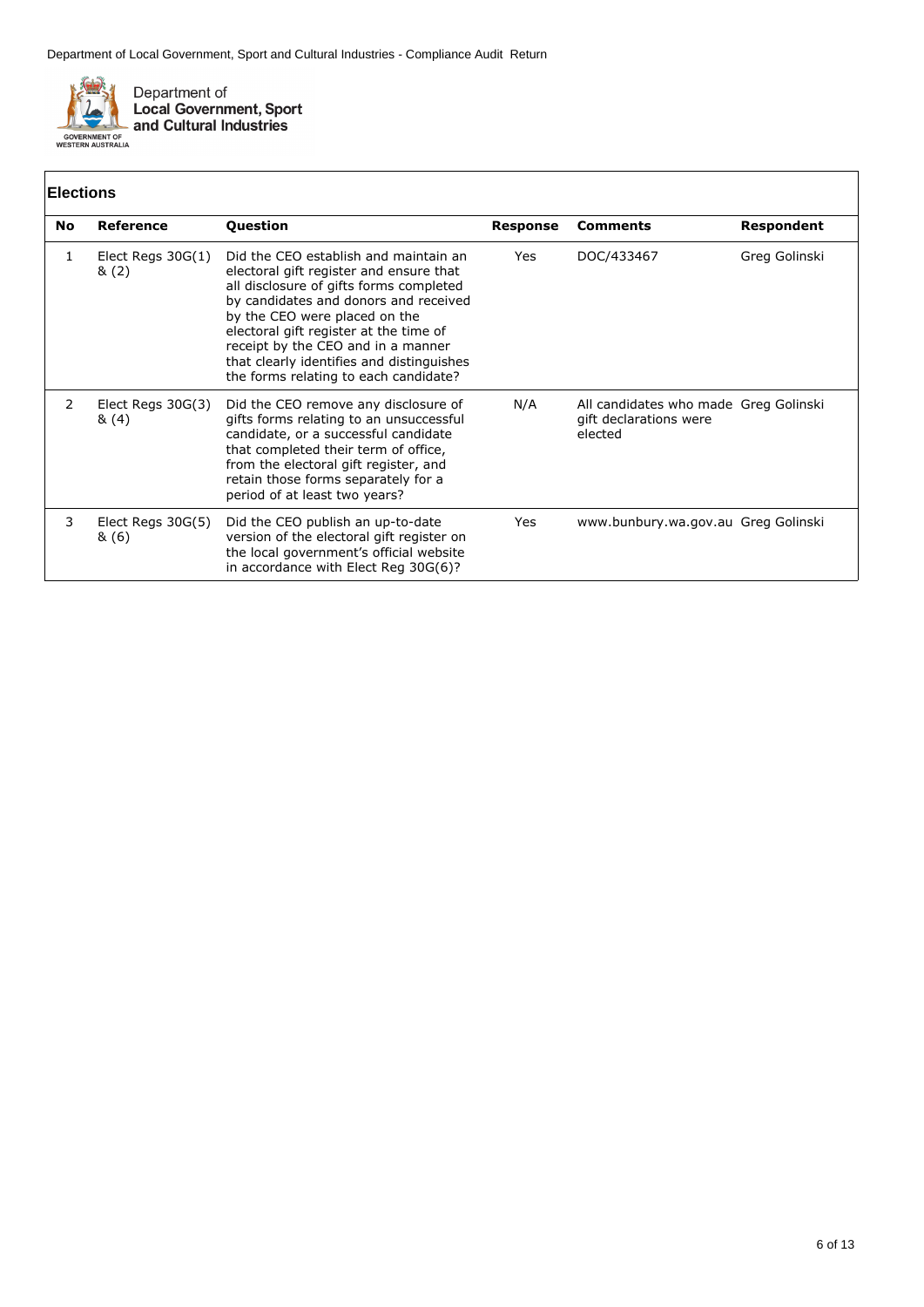

## **Finance**

| ΓΠΙαποθ      |                           |                                                                                                                                                                                                                                                                                                                                                                                                      |                 |                                                                                                                                                                                                                                            |              |
|--------------|---------------------------|------------------------------------------------------------------------------------------------------------------------------------------------------------------------------------------------------------------------------------------------------------------------------------------------------------------------------------------------------------------------------------------------------|-----------------|--------------------------------------------------------------------------------------------------------------------------------------------------------------------------------------------------------------------------------------------|--------------|
| No           | <b>Reference</b>          | Question                                                                                                                                                                                                                                                                                                                                                                                             | <b>Response</b> | <b>Comments</b>                                                                                                                                                                                                                            | Respondent   |
| $\mathbf{1}$ | s7.1A                     | Has the local government established<br>an audit committee and appointed<br>members by absolute majority in<br>accordance with section 7.1A of the<br>Act?                                                                                                                                                                                                                                           | Yes             | <b>Audit Committee</b><br>appointed at Ordinary<br>Council Meeting 2<br>November 2021.<br>Decision 221/21.                                                                                                                                 | David Ransom |
| 2            | s7.1B                     | Where the council delegated to its<br>audit committee any powers or duties<br>under Part 7 of the Act, did it do so by<br>absolute majority?                                                                                                                                                                                                                                                         | N/A             | No delegated authority<br>has been granted by<br>Council.                                                                                                                                                                                  | David Ransom |
| 3            | s7.9(1)                   | Was the auditor's report for the<br>financial year ended 30 June 2021<br>received by the local government by<br>31 December 2021?                                                                                                                                                                                                                                                                    | Yes             | The Auditors Report was David Ransom<br>received by Council at<br>the Ordinary Council<br>Meeting 14 December<br>2021, Decision 271/21                                                                                                     |              |
| 4            | s7.12A(3)                 | Where the local government<br>determined that matters raised in the<br>auditor's report prepared under s7.9<br>(1) of the Act required action to be<br>taken, did the local government ensure<br>that appropriate action was undertaken<br>in respect of those matters?                                                                                                                              | Yes             | A report was received<br>addressing the audit<br>findings at the Ordinary<br>Council Meeting 14<br>December 2021,<br>Decision 272/21.                                                                                                      | David Ransom |
| 5            | s7.12A(4)(a) & (4)<br>(b) | Where matters identified as significant<br>were reported in the auditor's report,<br>did the local government prepare a<br>report that stated what action the local<br>government had taken or intended to<br>take with respect to each of those<br>matters? Was a copy of the report<br>given to the Minister within three<br>months of the audit report being<br>received by the local government? | Yes             | A report was received<br>addressing the<br>significant matters in the<br>audit report at the<br><b>Ordinary Council Meeting</b><br>14/12/2021, Decision<br>272/21. A copy of the<br>report was provided to<br>the Minister on<br>21/12/21. | David Ransom |
| 6            | s7.12A(5)                 | Within 14 days after the local<br>government gave a report to the<br>Minister under s7.12A(4)(b), did the<br>CEO publish a copy of the report on<br>the local government's official website?                                                                                                                                                                                                         | Yes             | The report was available David Ransom<br>on the City's website<br>www.bunbury.wa.gov.au<br>from 18 December<br>2021.                                                                                                                       |              |
| 7            | Audit Reg 10(1)           | Was the auditor's report for the<br>financial year ending 30 June received<br>by the local government within 30 days<br>of completion of the audit?                                                                                                                                                                                                                                                  | Yes             | The Auditor's Report is<br>dated 7 December 2021<br>and Council received this<br>report at the Ordinary<br>Council Meeting on 14<br>December 2021.                                                                                         | David Ransom |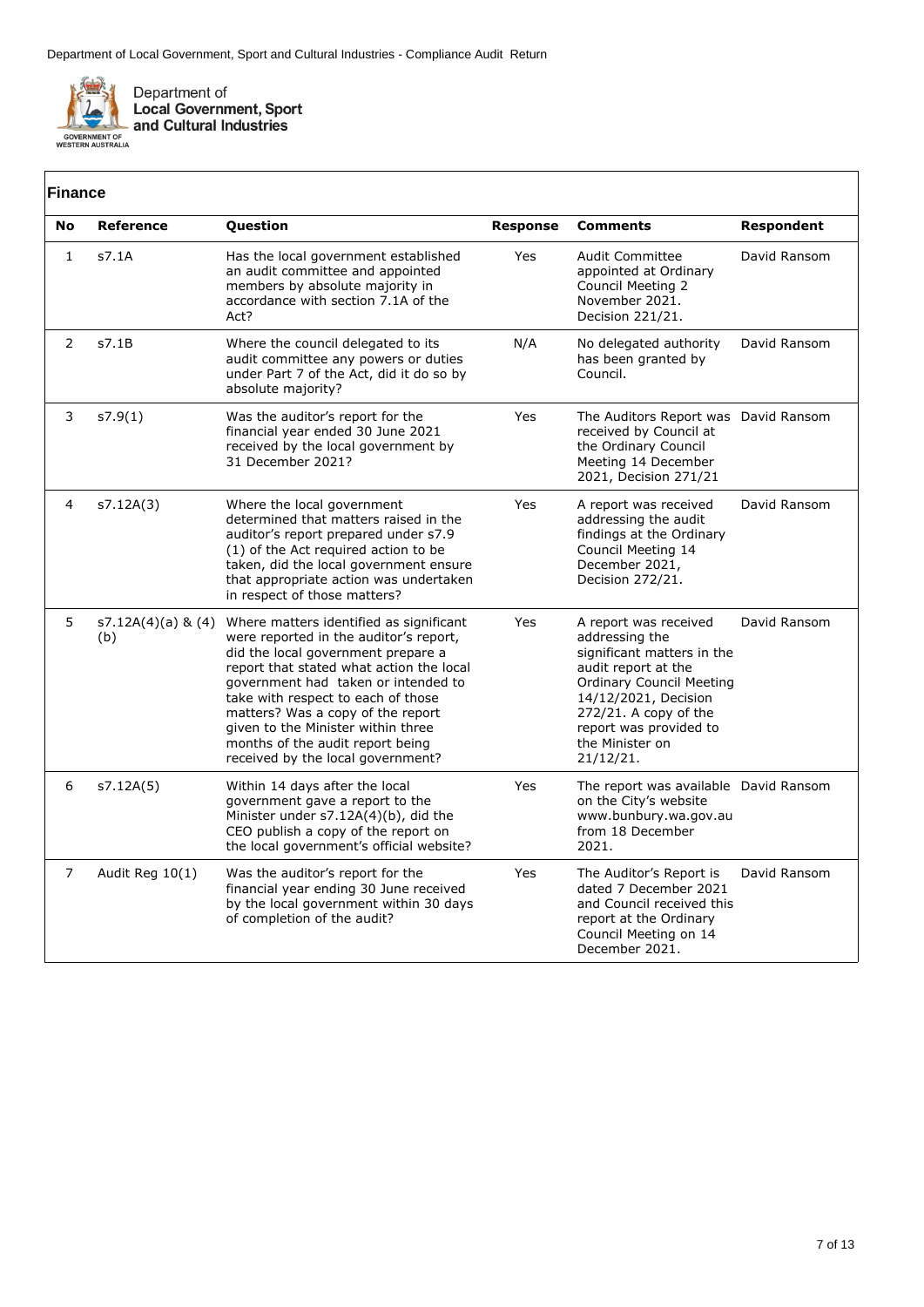

**Local Government Employees**

|           | <b>Integrated Planning and Reporting</b> |                                                                                                                                                                                                          |          |                                          |               |  |  |  |
|-----------|------------------------------------------|----------------------------------------------------------------------------------------------------------------------------------------------------------------------------------------------------------|----------|------------------------------------------|---------------|--|--|--|
| <b>No</b> | Reference                                | <b>Question</b>                                                                                                                                                                                          | Response | <b>Comments</b>                          | Respondent    |  |  |  |
| 1         | Admin Reg 19C                            | Has the local government adopted by<br>absolute majority a strategic<br>community plan?<br>If Yes, please provide the adoption<br>date or the date of the most recent<br>review in the Comments section? | Yes      | Council Decision 75/18,<br>20 March 2018 | Greg Golinski |  |  |  |
| 2         | Admin Reg 19DA<br>$(1)$ & $(4)$          | Has the local government adopted by<br>absolute majority a corporate business<br>plan?<br>If Yes, please provide the adoption<br>date or the date of the most recent<br>review in the Comments section?  | Yes      | Council Decision 85/21<br>18 May 2021    | Greg Golinski |  |  |  |
| 3         | Admin Reg 19DA<br>$(2)$ & $(3)$          | Does the corporate business plan<br>comply with the requirements of Admin<br>Reg 19DA(2) & (3)?                                                                                                          | Yes      |                                          | Greg Golinski |  |  |  |

#### **No Reference Question Response Comments Respondent** 1 Admin Reg 18C Did the local government approve a process to be used for the selection and appointment of the CEO before the position of CEO was advertised? N/A Odetta Robertson 2 s5.36(4) & s5.37 (3) Admin Reg 18A Were all CEO and/or senior employee vacancies advertised in accordance with Admin Reg 18A? Yes Position of Director

|   |               |                                                                                                                                                                        |     | Performance was<br>advertised in the West<br>Australian Professional<br>Appointments on 17 and<br>24 July 2021.                                                               |                  |
|---|---------------|------------------------------------------------------------------------------------------------------------------------------------------------------------------------|-----|-------------------------------------------------------------------------------------------------------------------------------------------------------------------------------|------------------|
| 3 | Admin Reg 18E | Was all information provided in<br>applications for the position of CEO<br>true and accurate?                                                                          | N/A |                                                                                                                                                                               | Odetta Robertson |
| 4 | Admin Reg 18F | Was the remuneration and other<br>benefits paid to a CEO on appointment<br>the same remuneration and benefits<br>advertised for the position under<br>section 5.36(4)? | N/A |                                                                                                                                                                               | Odetta Robertson |
| 5 | s5.37(2)      | Did the CEO inform council of each<br>proposal to employ or dismiss senior<br>employee?                                                                                | Yes | Council considered the<br>proposal to appoint a<br>Director Strategy and<br>Organisational<br>Performance at the OCM<br>held 21 September<br>2021, Council Decision<br>193/21 | Odetta Robertson |
| 6 | s5.37(2)      | Where council rejected a CEO's<br>recommendation to employ or dismiss<br>a senior employee, did it inform the<br>CEO of the reasons for doing so?                      | N/A |                                                                                                                                                                               | Odetta Robertson |

Strategy and Organisational Odetta Robertson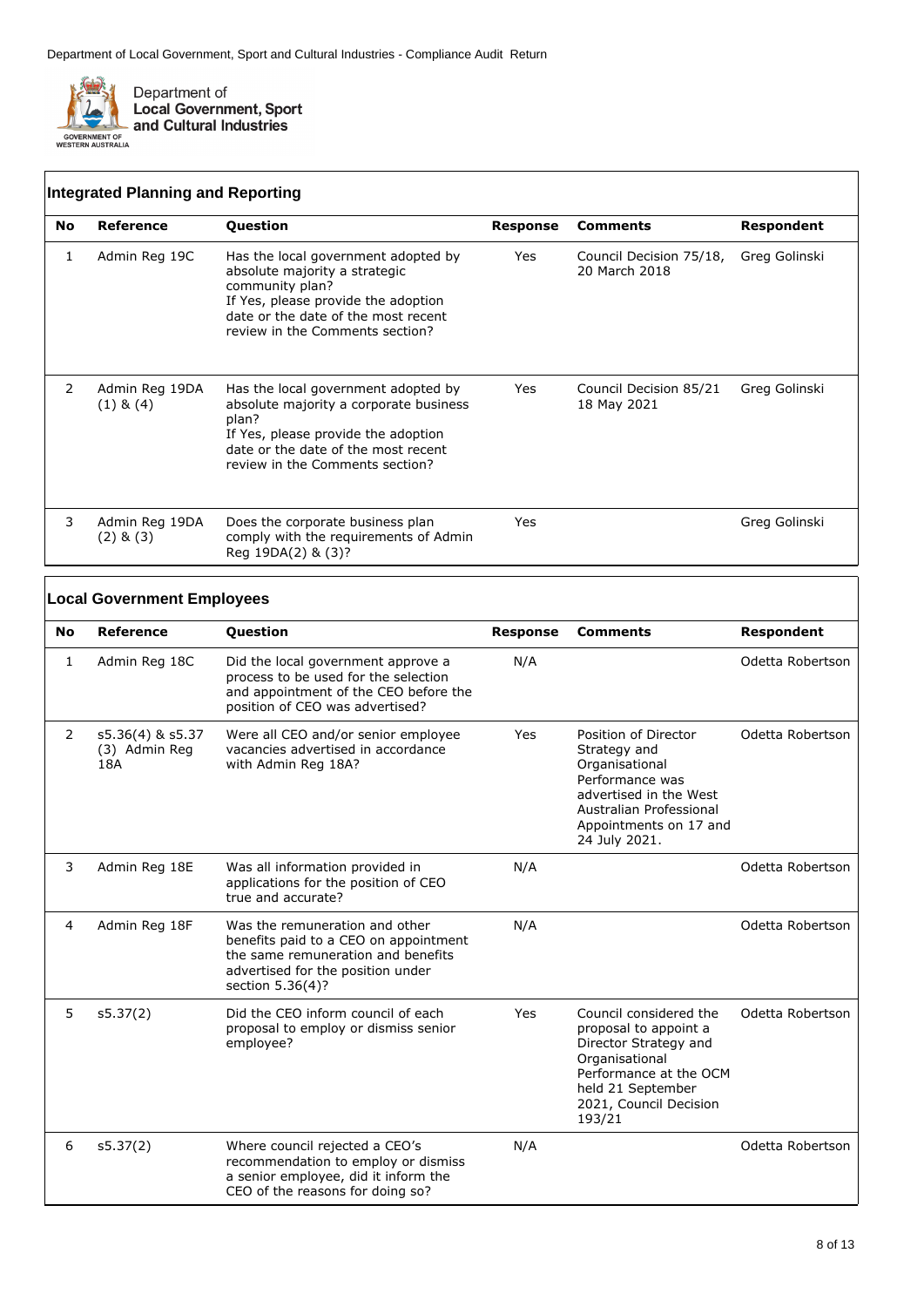

|    | <b>Official Conduct</b> |                                                                                                                                                                                                                                                                                       |                 |                                                                                                                                    |               |  |  |
|----|-------------------------|---------------------------------------------------------------------------------------------------------------------------------------------------------------------------------------------------------------------------------------------------------------------------------------|-----------------|------------------------------------------------------------------------------------------------------------------------------------|---------------|--|--|
| No | Reference               | Question                                                                                                                                                                                                                                                                              | <b>Response</b> | <b>Comments</b>                                                                                                                    | Respondent    |  |  |
| 1  | s5.120                  | Has the local government designated a<br>senior employee as defined by section<br>5.37 to be its complaints officer?                                                                                                                                                                  | Yes             | The Chief Executive<br>Officer is the designated<br>complaints officer. Refer<br>to Council Decision<br>28/21 23 February<br>2021. | Greg Golinski |  |  |
| 2  | $s5.121(1)$ & (2)       | Has the complaints officer for the local<br>government maintained a register of<br>complaints which records all<br>complaints that resulted in a finding<br>under section $5.110(2)(a)?$ Does the<br>complaints register include all<br>information required by section 5.121<br>(2)? | Yes             | Available to view on the Greg Golinski<br>City's website<br>www.bunbury.wa.gov.au<br>DOC/436902                                    |               |  |  |
| 3  | s5.121(3)               | Has the CEO published an up-to-date<br>version of the register of the<br>complaints on the local government's<br>official website?                                                                                                                                                    | Yes             | Available to view on the Greg Golinski<br>City's website<br>www.bunbury.wa.gov.au<br>DOC/436902                                    |               |  |  |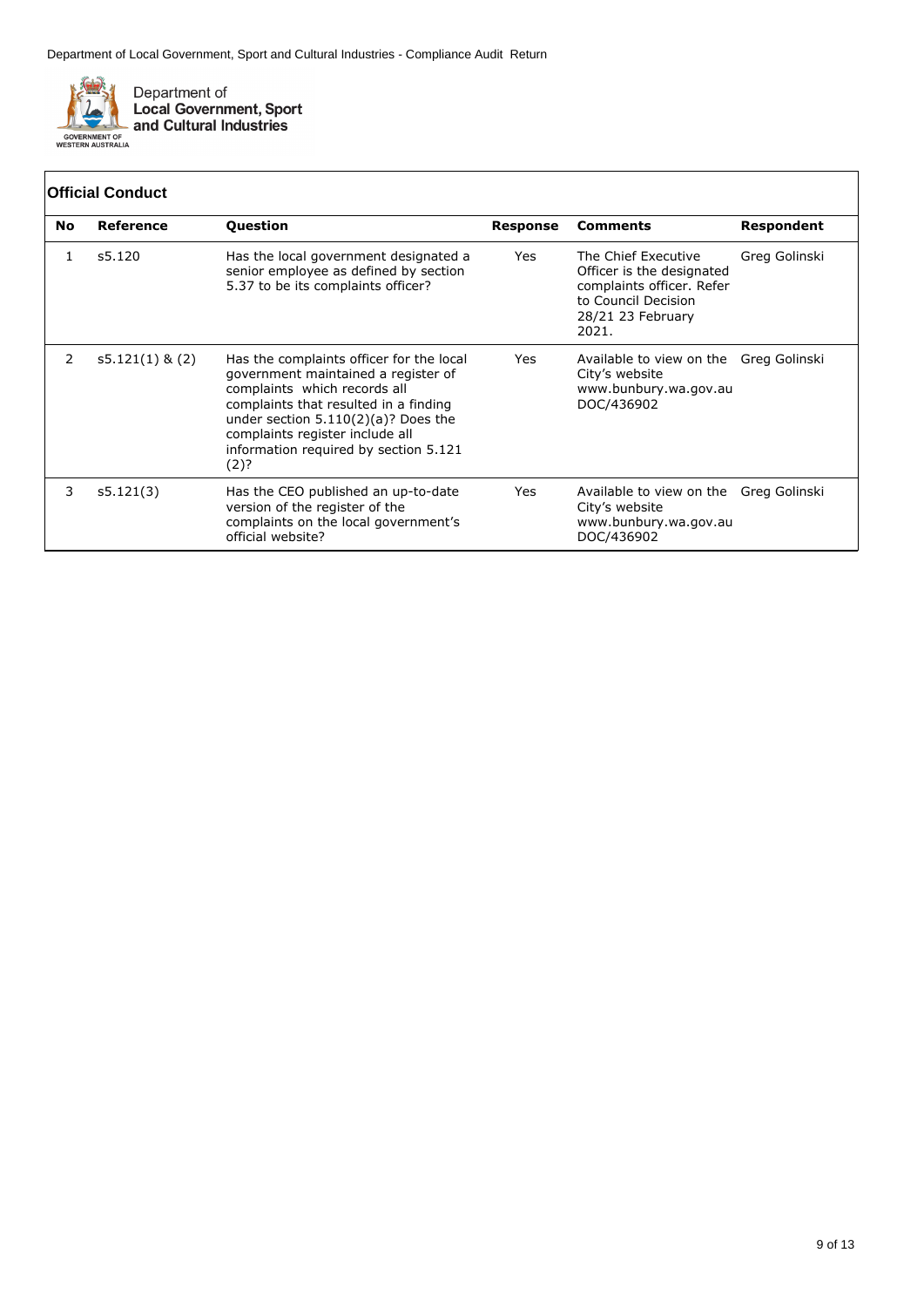

|    | <b>Optional Questions</b>   |                                                                                                                                                                                                                                                                                                                                                                              |                 |                                                       |                   |
|----|-----------------------------|------------------------------------------------------------------------------------------------------------------------------------------------------------------------------------------------------------------------------------------------------------------------------------------------------------------------------------------------------------------------------|-----------------|-------------------------------------------------------|-------------------|
| No | <b>Reference</b>            | Question                                                                                                                                                                                                                                                                                                                                                                     | <b>Response</b> | <b>Comments</b>                                       | <b>Respondent</b> |
| 1  | Financial<br>(2)(c)         | Did the CEO review the<br>Management Reg 5 appropriateness and effectiveness of<br>the local government's financial<br>management systems and procedures<br>in accordance with Financial<br>Management Reg $5(2)(c)$ within the<br>three years prior to 31 December<br>2021?<br>If yes, please provide the date of<br>council's resolution to accept the<br>report.          | Yes             | Council Decision 54/20<br>17 March 2020               | Greg Golinski     |
| 2  | Audit Reg 17                | Did the CEO review the<br>appropriateness and effectiveness of<br>the local government's systems and<br>procedures in relation to risk<br>management, internal control and<br>legislative compliance in accordance<br>with Audit Reg 17 within the three<br>years prior to 31 December 2021?<br>If yes, please provide date of council's<br>resolution to accept the report. | Yes             | Council Decision 54/20<br>17March 2020                | Greg Golinski     |
| 3  | s5.87C                      | Where a disclosure was made under<br>sections 5.87A or 5.87B, was the<br>disclosure made within 10 days after<br>receipt of the gift? Did the disclosure<br>include the information required by<br>section 5.87C?                                                                                                                                                            | Yes             | Recorded in Attain                                    | Greg Golinski     |
| 4  | $s5.90A(2)$ & $(5)$         | Did the local government prepare,<br>adopt by absolute majority and publish<br>an up-to-date version on the local<br>government's website, a policy dealing<br>with the attendance of council<br>members and the CEO at events?                                                                                                                                              | Yes             | Council Decision 133/20 Greg Golinski<br>23 June 2020 |                   |
| 5  | s5.96A(1), (2), (3)<br>&(4) | Did the CEO publish information on the<br>local government's website in<br>accordance with sections 5.96A(1),<br>$(2)$ , $(3)$ , and $(4)$ ?                                                                                                                                                                                                                                 | Yes             | $5.96A(a)-(i)$ on<br>www.bunbury.wa.gov.au            | Greg Golinski     |
| 6  | s5.128(1)                   | Did the local government prepare and<br>adopt (by absolute majority) a policy in<br>relation to the continuing professional<br>development of council members?                                                                                                                                                                                                               | Yes             | Council Decision 133/20 Greg Golinski<br>23 June 2020 |                   |
| 7  | s5.127                      | Did the local government prepare a<br>report on the training completed by<br>council members in the 2020/2021<br>financial year and publish it on the<br>local government's official website by<br>31 July 2021?                                                                                                                                                             | Yes             | On<br>www.bunbury.wa.gov.au                           | Greg Golinski     |
| 8  | s6.4(3)                     | By 30 September 2021, did the local<br>government submit to its auditor the<br>balanced accounts and annual financial<br>report for the year ending 30 June<br>2021?                                                                                                                                                                                                         | Yes             |                                                       | Greg Golinski     |
| 9  | s.6.2(3)                    | When adopting the annual budget, did<br>the local government take into account<br>all it's expenditure, revenue and<br>income?                                                                                                                                                                                                                                               | Yes             |                                                       | Greg Golinski     |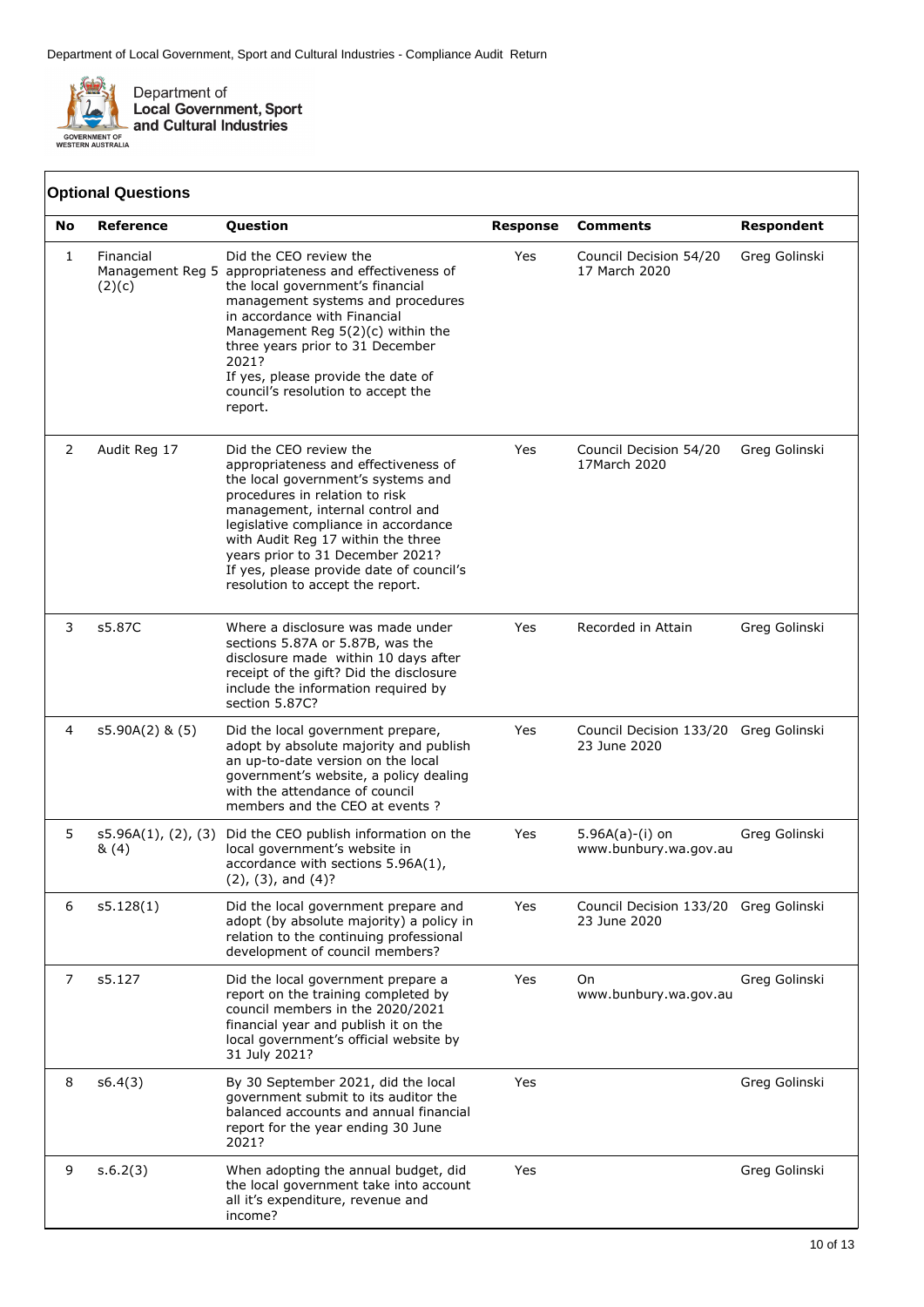

|    |                                                                   | <b>Tenders for Providing Goods and Services</b>                                                                                                                                                                                                                                                  |                 |                                                                                                                                                                                                                                              |                   |
|----|-------------------------------------------------------------------|--------------------------------------------------------------------------------------------------------------------------------------------------------------------------------------------------------------------------------------------------------------------------------------------------|-----------------|----------------------------------------------------------------------------------------------------------------------------------------------------------------------------------------------------------------------------------------------|-------------------|
| No | Reference                                                         | Question                                                                                                                                                                                                                                                                                         | <b>Response</b> | <b>Comments</b>                                                                                                                                                                                                                              | <b>Respondent</b> |
| 1  | F&G Reg 11A(1) &<br>(3)                                           | Did the local government comply with<br>its current purchasing policy [adopted<br>under F&G Reg 11A(1) & (3)] in<br>relation to the supply of goods or<br>services where the consideration under<br>the contract was, or was expected to<br>be, \$250,000 or less or worth<br>\$250,000 or less? | Yes             | Controls to ensure<br>compliance: regular<br>training; Vendor Panel<br>centralised procurement<br>activities, and online<br>requisition system<br>restricts non-compliance<br>prior to a Purchase<br>Order being raised.                     | David Ransom      |
| 2  |                                                                   | s3.57 F&G Reg 11 Subject to F&G Reg 11(2), did the local<br>government invite tenders for all<br>contracts for the supply of goods or<br>services where the consideration under<br>the contract was, or was expected to<br>be, worth more than the consideration<br>stated in F&G Reg 11(1)?     | Yes             | There is continued<br>analysis on baseline<br>expenditure to ensure<br>that spending over a<br>three-year cumulative<br>period is in line with<br><b>WALGA</b><br>recommendations.                                                           | David Ransom      |
| 3  | F&G Regs 11(1),<br>$12(2)$ , 13, & $14(1)$ ,<br>$(3)$ , and $(4)$ | When regulations $11(1)$ , $12(2)$ or 13<br>required tenders to be publicly invited,<br>did the local government invite tenders<br>via Statewide public notice in<br>accordance with F&G Reg 14(3) and<br>(4)?                                                                                   | Yes             | Tenders invited via<br>public notice within The<br>West Australian and<br>South West Times.                                                                                                                                                  | David Ransom      |
| 4  | <b>F&amp;G Reg 12</b>                                             | Did the local government comply with<br>F&G Reg 12 when deciding to enter<br>into multiple contracts rather than a<br>single contract?                                                                                                                                                           | Yes             | General purchasing staff David Ransom<br>do not have access to<br>raise requisitions above<br>50k, these are raised &<br>vetted by a centralised<br>procurement team who<br>have a deep<br>understanding of the<br>legislative requirements. |                   |
| 5  | F&G Reg 14(5)                                                     | If the local government sought to vary<br>the information supplied to tenderers,<br>was every reasonable step taken to<br>give each person who sought copies of<br>the tender documents or each<br>acceptable tenderer notice of the<br>variation?                                               | Yes             | Vendor Panel system<br>automates notification to<br>all tenderers of<br>variations to tender<br>information.                                                                                                                                 | David Ransom      |
| 6  | F&G Regs 15 & 16                                                  | Did the local government's procedure<br>for receiving and opening tenders<br>comply with the requirements of F&G<br>Regs 15 and 16?                                                                                                                                                              | Yes             | Two officers sign tender<br>report to evidence dual<br>opening.                                                                                                                                                                              | David Ransom      |
| 7  | F&G Reg 17                                                        | Did the information recorded in the<br>local government's tender register<br>comply with the requirements of F&G<br>Reg 17 and did the CEO make the<br>tenders register available for public<br>inspection and publish it on the local<br>government's official website?                         | Yes             | Evaluation matrices are<br>utilised to assess which<br>tender is the most<br>advantageous to accept.                                                                                                                                         | David Ransom      |
| 8  | F&G Reg 18(1)                                                     | Did the local government reject any<br>tenders that were not submitted at the<br>place, and within the time, specified in<br>the invitation to tender?                                                                                                                                           | Yes             | Vendor Panel system<br>does not allow for<br>tenders to be submitted<br>after the tender closing<br>date / time.                                                                                                                             | David Ransom      |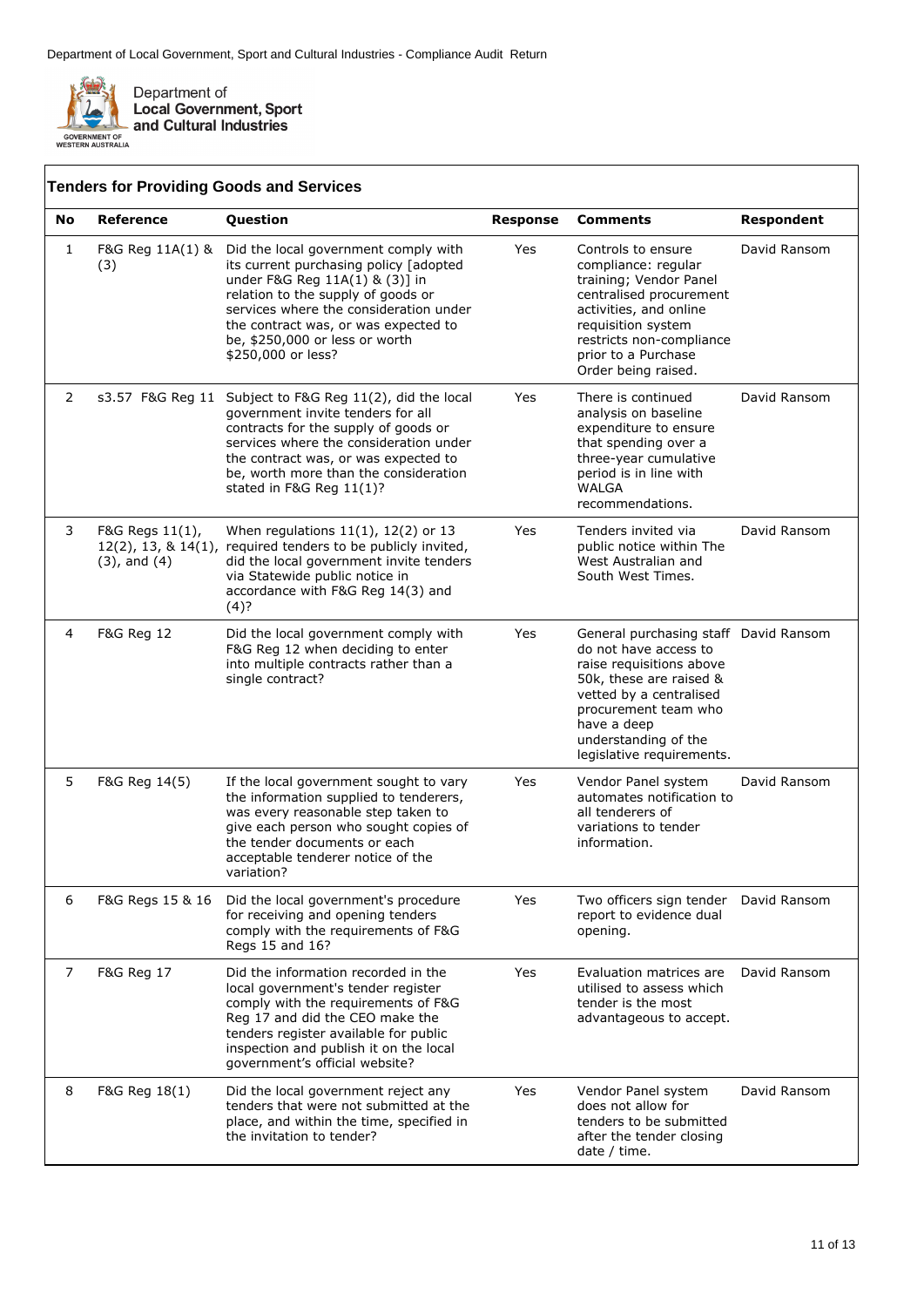

| No | <b>Reference</b>                   | Question                                                                                                                                                                                                                                                                                                   | <b>Response</b> | <b>Comments</b>                                                                                                                                                                              | <b>Respondent</b> |
|----|------------------------------------|------------------------------------------------------------------------------------------------------------------------------------------------------------------------------------------------------------------------------------------------------------------------------------------------------------|-----------------|----------------------------------------------------------------------------------------------------------------------------------------------------------------------------------------------|-------------------|
| 9  | F&G Reg 18(4)                      | Were all tenders that were not rejected<br>assessed by the local government via a<br>written evaluation of the extent to<br>which each tender satisfies the criteria<br>for deciding which tender to accept?                                                                                               | Yes             | Evaluation matrices are<br>utilised to assess which<br>tender is the most<br>advantageous to accept.                                                                                         | David Ransom      |
| 10 | F&G Reg 19                         | Did the CEO give each tenderer written<br>notice containing particulars of the<br>successful tender or advising that no<br>tender was accepted?                                                                                                                                                            | Yes             | Compliant. The<br>electronic portal system<br>automates this process<br>once a tenderer is<br>selected.                                                                                      | David Ransom      |
| 11 | F&G Regs 21 & 22                   | Did the local government's advertising<br>and expression of interest processes<br>comply with the requirements of F&G<br>Regs 21 and 22?                                                                                                                                                                   | Yes             | Advertising and EOI<br>documentation prepared<br>using compliant<br>templates                                                                                                                | David Ransom      |
| 12 | F&G Reg 23(1) &<br>(2)             | Did the local government reject any<br>expressions of interest that were not<br>submitted at the place, and within the<br>time, specified in the notice or that<br>failed to comply with any other<br>requirement specified in the notice?                                                                 | Yes             | Vendor Panel system<br>does not allow for EOI's<br>to be submitted after the<br>closing date / time.<br>elapsing.                                                                            | David Ransom      |
| 13 | F&G Reg 23(3) &<br>(4)             | Were all expressions of interest that<br>were not rejected under F&G Reg 23<br>$(1)$ & $(2)$ assessed by the local<br>government? Did the CEO list each<br>person as an acceptable tenderer?                                                                                                               | Yes             | Evaluation matrices are<br>utilised to assess which<br>EOI is the most<br>advantageous to accept.                                                                                            | David Ransom      |
| 14 | F&G Reg 24                         | Did the CEO give each person who<br>submitted an expression of interest a<br>notice in writing of the outcome in<br>accordance with F&G Reg 24?                                                                                                                                                            | Yes             | Compliant. The<br>electronic portal system<br>automates this process<br>once the acceptable<br>tenderer(s) are selected.<br>Respondents were also<br>emailed with details of<br>the outcome. | David Ransom      |
| 15 | F&G Regs 24AD(2)<br>& (4) and 24AE | Did the local government invite<br>applicants for a panel of pre-qualified<br>suppliers via Statewide public notice in<br>accordance with F&G Reg 24AD(4) and<br>24AE?                                                                                                                                     | Yes             | West Australian either<br>Wednesday or Saturday.                                                                                                                                             | David Ransom      |
| 16 | F&G Reg 24AD(6)                    | If the local government sought to vary<br>the information supplied to the panel,<br>was every reasonable step taken to<br>give each person who sought detailed<br>information about the proposed panel<br>or each person who submitted an<br>application notice of the variation?                          | Yes             | Compliant. Vendor Panel David Ransom<br>system automatically<br>does this when an<br>Addendum is issued.                                                                                     |                   |
| 17 | F&G Reg 24AF                       | Did the local government's procedure<br>for receiving and opening applications<br>to join a panel of pre-qualified<br>suppliers comply with the requirements<br>of F&G Reg 16, as if the reference in<br>that regulation to a tender were a<br>reference to a pre-qualified supplier<br>panel application? | Yes             | Compliant, 2 officers<br>open together.                                                                                                                                                      | David Ransom      |
| 18 | F&G Reg 24AG                       | Did the information recorded in the<br>local government's tender register<br>about panels of pre-qualified suppliers<br>comply with the requirements of F&G<br><b>Reg 24AG?</b>                                                                                                                            | Yes             | Compliant.                                                                                                                                                                                   | David Ransom      |